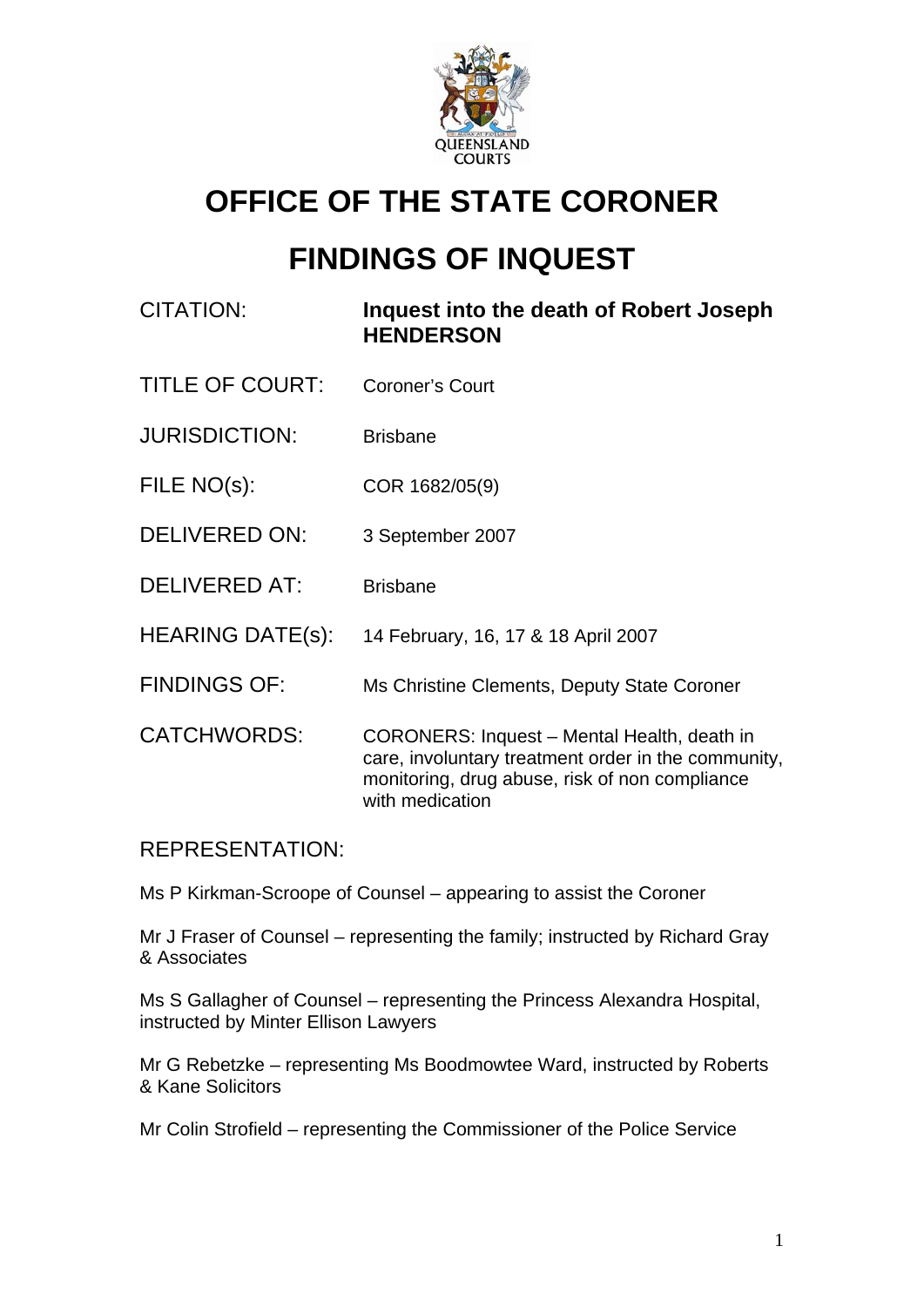### **CORONERS FINDINGS AND DECISION**

1. The *Coroners Act 2003* provides in s45 that when an inquest is held into a death, the coroner's written findings must be given to the family of the person who died and to each of the persons or organisations granted leave to appear at the inquest. These are my finding in relation to the death of Robert Joseph Henderson (Robert). They will be distributed in accordance with the requirements of the Act and placed on the website of the Office of the State Coroner.

#### **The Coroner's jurisdiction**

2. Before turning to the evidence, I will say something about the nature of the coronial jurisdiction.

#### **The scope of the Coroner's inquiry and findings**

- 3. A coroner has jurisdiction to inquire into the cause and the circumstances of a reportable death. If possible he/she is required to find:-
- whether a death in fact happened;
- the identity of the deceased:
- when, where and how the death occurred; and
- what caused the person to die.
- *4.* There has been considerable litigation concerning the extent of a coroner's jurisdiction to inquire into the circumstances of a death. The authorities clearly establish that the scope of an inquest goes beyond merely establishing the medical cause of death.
- 5. An inquest is not a trial between opposing parties but an inquiry into the death. In a leading English case it was described in this way:-

*"It is an inquisitorial process, a process of investigation quite unlike a criminal trial where the prosecutor accuses and the accused defends… The function of an inquest is to seek out and record as many of the facts concerning the death as the public interest requires.*"<sup>[1](#page-1-0)</sup>

6. The focus is on discovering what happened, not on ascribing guilt, attributing blame or apportioning liability. The purpose is to inform the family and the public of how the death occurred with a view to reducing the likelihood of similar deaths. As a result, the Act authorises a coroner to make preventive recommendations concerning public health or safety, the administration of justice or ways to prevent deaths from happening in similar circumstances in future. $2$  However, a coroner must not include in the findings or any comments or recommendations, statements that a

<span id="page-1-0"></span><sup>1</sup> *R v South London Coroner; ex parte Thompson* (1982) 126 S.J. 625 2 s46

<span id="page-1-1"></span>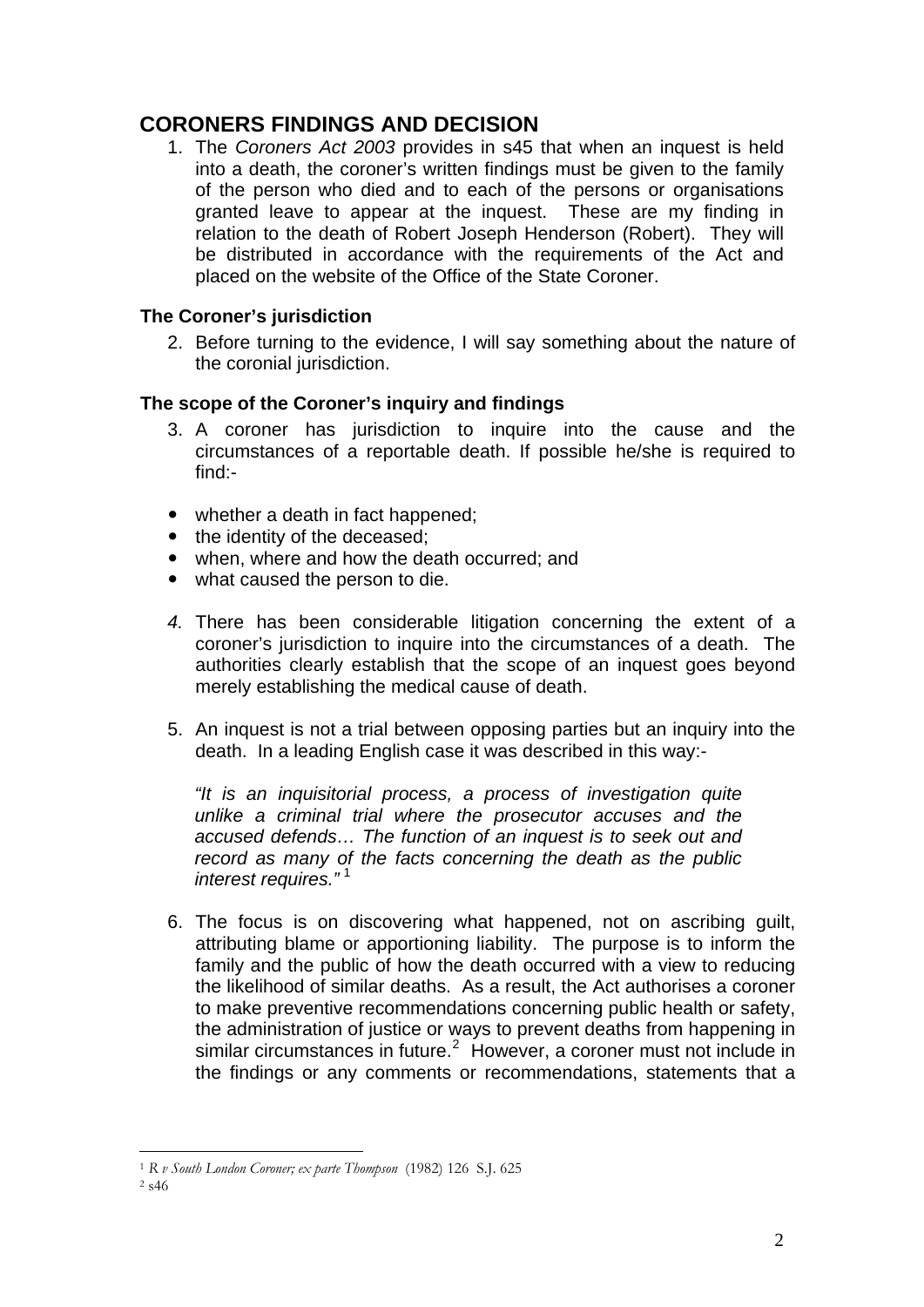person is or maybe guilty of an offence or is or maybe civilly liable for something.<sup>3</sup>

#### **The admissibility of evidence and the standard of proof**

- 7. Proceedings in a coroner's court are not bound by the rules of evidence because section 37 of the Act provides that the court "*may inform itself in any way it considers appropriate."* That doesn't mean that any and every piece of information however unreliable will be admitted into evidence and acted upon. However, it does give a coroner greater scope to receive information that may not be admissible in other proceedings and to have regard to its provenance when determining what weight should be given to the information.
- 8. This flexibility has been explained as a consequence of an inquest being a fact-finding exercise rather than a means of apportioning guilt: an inquiry rather than a trial. $4$
- 9. A coroner should apply the civil standard of proof, namely the balance of probabilities but the approach referred to as the *Briginshaw* sliding scale is applicable.<sup>[5](#page-2-1)</sup> This means that the more significant the issue to be determined, the more serious an allegation or the more inherently unlikely an occurrence, the clearer and more persuasive the evidence needed for the trier of fact to be sufficiently satisfied that it has been proven to the civil standard.<sup>[6](#page-2-2)</sup>
- 10. It is also clear that a Coroner is obliged to comply with the rules of natural justice and to act judicially.<sup>[7](#page-2-3)</sup> This means that no findings adverse to the interest of any party may be made without that party first being given a right to be heard in opposition to that finding. As *Annetts v McCann[8](#page-2-4)* makes clear that includes being given an opportunity to make submissions against findings that might be damaging to the reputation of any individual or organisation.

#### **Introduction**

- 11. Robert Joseph Henderson was born on 2 February 1974 and died on 11 July 2005 aged thirty one. His death was reported to police at the instigation of an unnamed Blue Nurse who attended premises at 6/131 Gladstone Road Highgate Hill. She was visiting an elderly resident, Ernest Hancock, who was in poor health. During the visit she observed a male person apparently deceased on the kitchen floor.
- 12. When police from the West End Station attended at about 8.30am on the morning of 11 July, they discovered the male deceased person still

 $3$  s45(5) and 46(3)<br>4 R v South London Coroner; ex parte Thompson per Lord Lane CJ, (1982) 126 S.J. 625

<span id="page-2-1"></span><span id="page-2-0"></span><sup>&</sup>lt;sup>5</sup> *Anderson v Blashki* [1993] 2 VR 89 at 96 per Gobbo J<br><sup>6</sup> Briginshaw v Briginshaw (1938) 60 CLR 336 at 361 per Sir Owen Dixon J

<span id="page-2-3"></span><span id="page-2-2"></span><sup>7</sup> *Harmsworth v State Coroner* [1989] VR 989 at 994 and see a useful discussion of the issue in Freckelton I.,

<sup>&</sup>quot;Inquest Law" in *The inquest handbook*, Selby H., Federation Press, 1998 at 13 8 (1990) 65 ALJR 167 at 168

<span id="page-2-4"></span>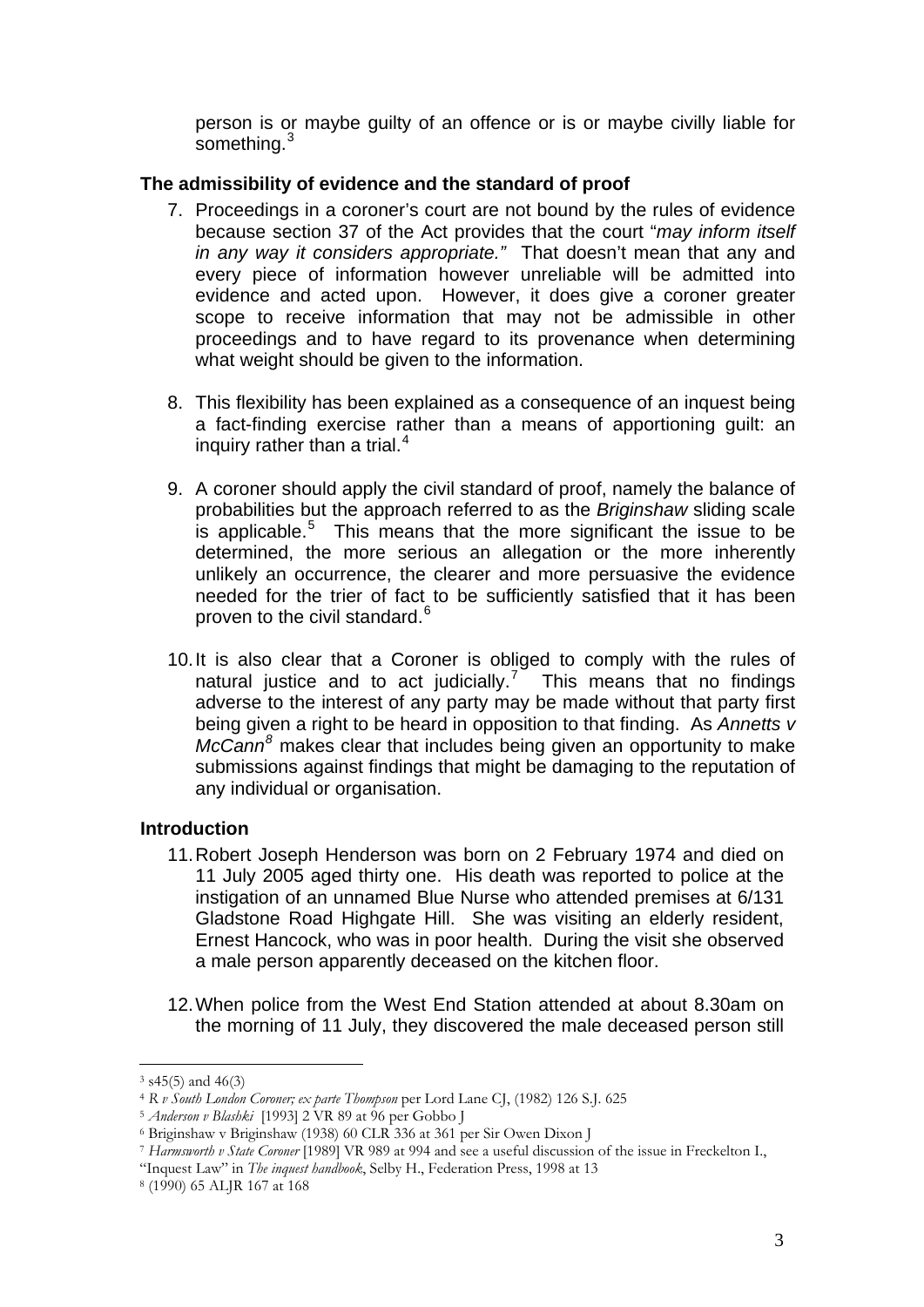in that position on the kitchen floor. Mr Hancock was quite distressed and provided some information about the deceased person which was recorded in Constable Jan Webster's notebook. Mr Hancock knew the deceased person to be Robert Henderson. Other attending police officers were also able to recognise Robert from previous contact with him. He was formally identified by his father, Robert Henderson senior (Mr Henderson).

- 13. Mr Hancock told Constable Webster that the deceased, Robert had been staying in one of the rooms at the residence over the last few days. He said he had staggered into the house about 8.00pm on the previous evening, 10 July 2005. Mr Hancock thought he was drunk because he was staggering. Robert said he was going to sleep. Mr Hancock saw him lay down in the kitchen and go to sleep. He told the police officer he heard him snoring. The next morning when Mr Hancock got up he presumed Robert to still be asleep and so did not disturb him. When the Blue Nurse attended at about 8.00am to give Mr Hancock his injection, she saw Robert and said that it did not look like he was breathing. She called the ambulance. Ambulance officers attended and confirmed that Robert was deceased and then the police were called.
- 14. Mr Hancock told police he had known Robert for four or five years. Robert came and stayed with Mr Hancock because he was behind in his rent and he was looking for a new place to stay. On the previous day, 10 July 2005, Mr Hancock told police that Robert had arrived at about 6.00pm and then gone out for a couple of hours before returning home around 8.00pm, apparently intoxicated. During his absence Mr Hancock said two police officers had visited the house looking for Mr Henderson because he was wanted at the hospital. Mr Hancock understood this to be a psychiatric hospital. Mr Hancock did not know what medication Robert took but thought it was for his "nerves." He told the Constable that he did not know whether Robert used recreational drugs.
- 15. After the death occurred, the attending police officers noted there was a packet of Zyprexa Olanzapine on the fridge. Unfortunately, no further information was recorded, eg whether the medication was named for a particular person. The medication was not taken from the residence. Police officers who attended the scene also took photographs which included photos of the bedroom of Mr Hancock. These show a number of boxes and containers of medicines but there is no information to indicate whether or not they might have been the source of any of the medications revealed in subsequent toxicology tests after Robert's death.
- 16. Information has been provided to the court indicating that Mr Hancock has subsequently died. I therefore rely on the information provided by Mr Hancock to Constable Webster as recorded in her notebook.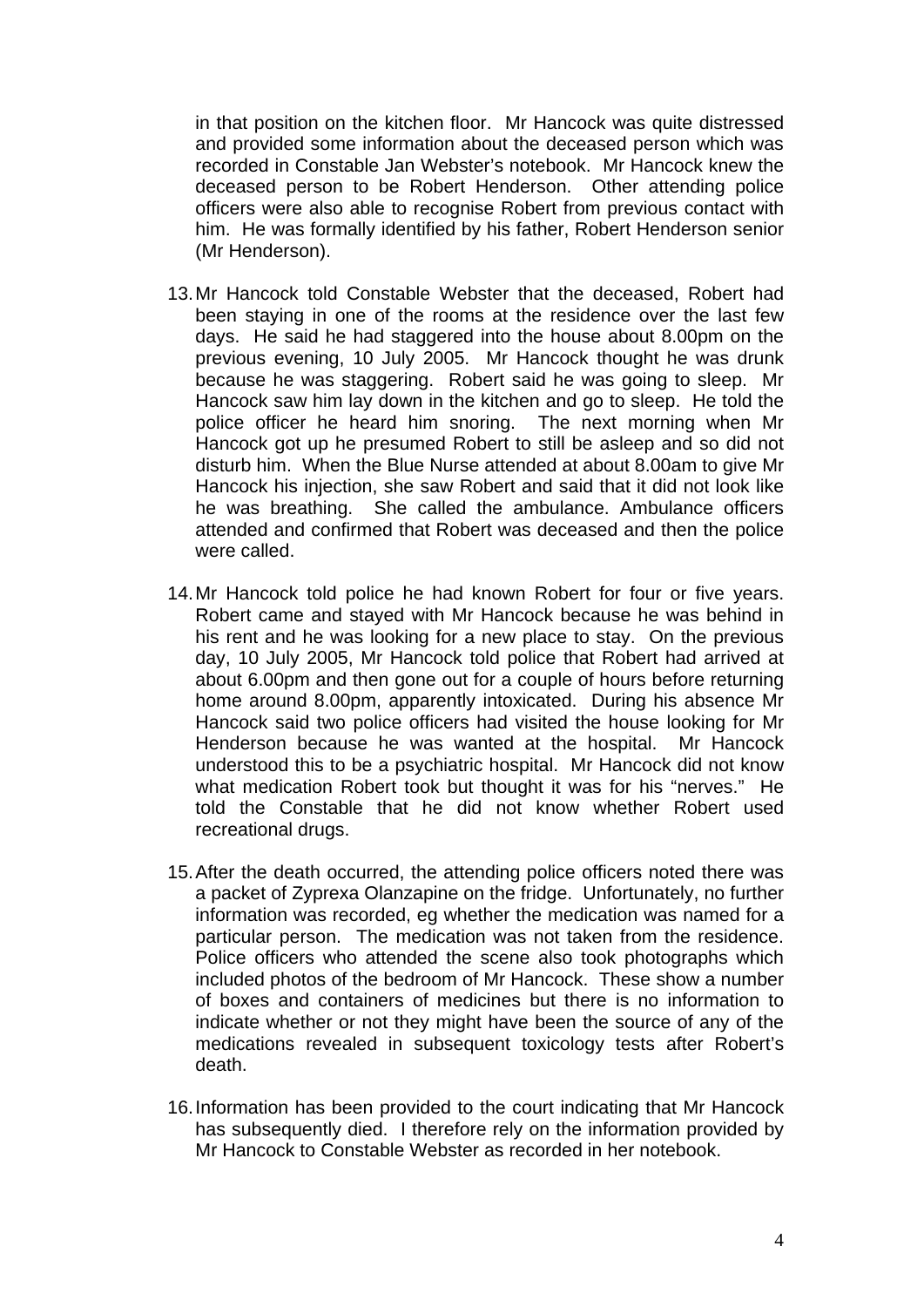- 17. Autopsy examination of Robert confirmed that there were no physical signs of injury and no signs of any needle puncture marks. Dr Olumbe determined the cause of death to be mixed drug toxicity. Acute bronchopneumonia had contributed to the death. He explained that toxicology tests revealed the presence of a number of prescription drugs as well as the presence of cannabis. The prescription drugs found to be at levels in excess of therapeutic range and potentially in the fatal range were morphine, total morphine and alprazolam (this is prescribed as an antidepressant). In addition, other prescription drugs were found to be present within therapeutic range. These were diazepam, its by-product nordiazepam, olanzapine and lithium. No alcohol was detected.
- 18. The effect of the combination of these drugs suppressed respiration and caused unconsciousness. This would predispose the unconscious person to aspirate on vomitus, thus causing the acute bronchopneumonia which was evident as the reaction to the inhaled foreign material in the airways. The microscopically observed impact in the lungs was confirmation to the pathologist that Robert had survived for a period of time after initially falling unconscious due to the influence of the drugs.
- 19. There is evidence available to the inquest which may account for the presence of the therapeutic levels of diazepam (and its by-product) and olanzapine but there is no information available to explain the source or time of administration of the other drugs identified at autopsy.

#### **The cause of death is due to mixed drug toxicity.**

20. It is this inquest's task to determine the circumstances of Robert's death and whether there are any comments that might be made to help prevent a repetition of a death in similar circumstances or to improve public health.

#### **Evidence from Robert's parents**

- 21. Robert's parents gave evidence to the inquest. There were also extensive letters submitted prior to the inquest. They presented as caring parents who had supported their troubled son through many years of heartache. Robert lived with them until he was aged about 27 and problems of violence escalated. Robert then had difficulties in maintaining accommodation. From time to time he would stay at unit 5, 131 Gladstone Road, Highgate Hill, which was the unit next door to Mr Hancock. He would also stay for short periods with his parents but this was no longer a long term option.
- 22. Mr Henderson expressed concern on several occasions that doctors had told him that his son was no longer schizophrenic and medication was withdrawn. I do not make any finding about this but simply note information from the treating psychiatrist and case manager that the

<span id="page-4-0"></span><sup>&</sup>lt;sup>9</sup> Paragraph 7, statement Robert Henderson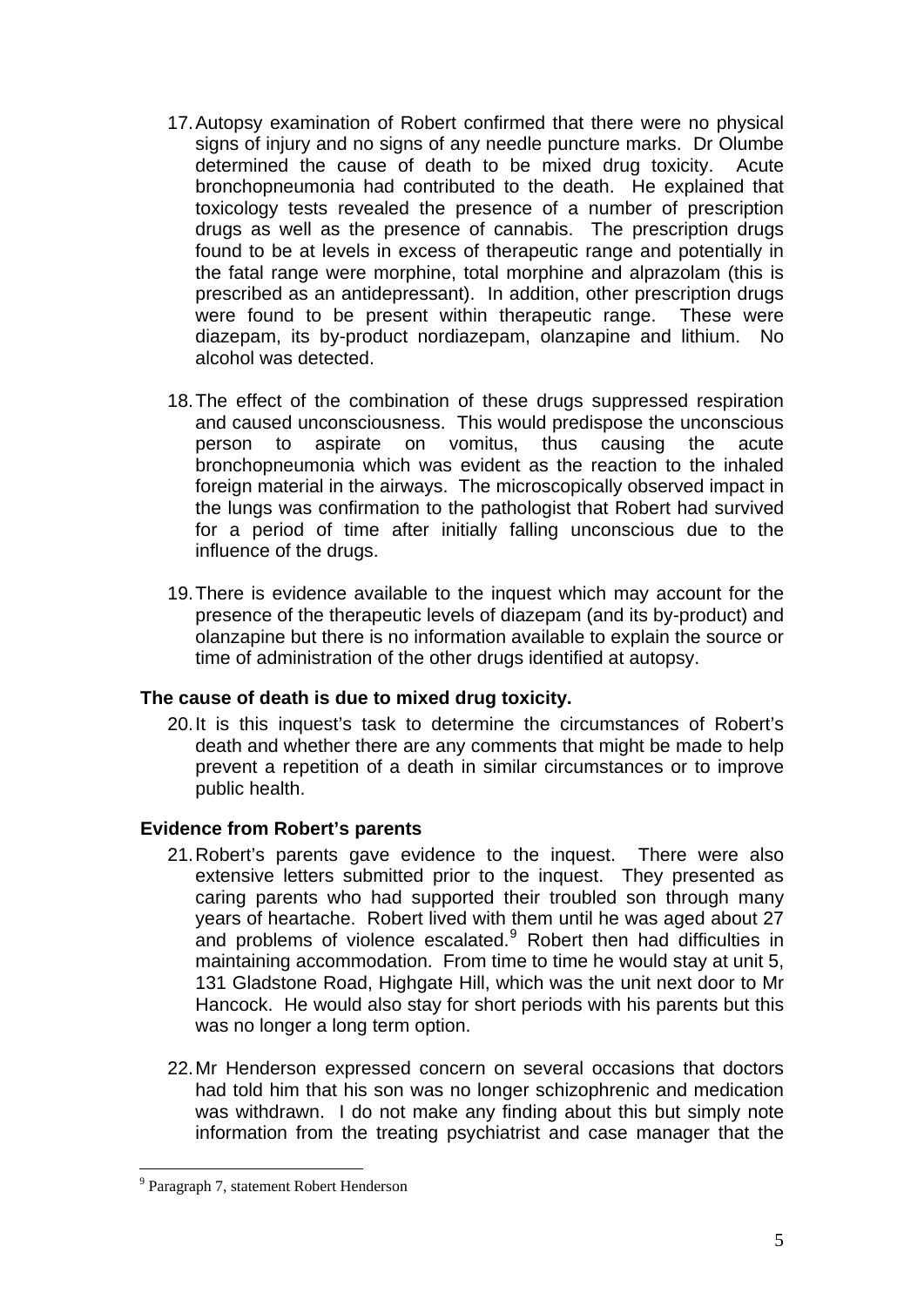nature of the illness can vary over time, sometimes requiring active intervention and medication when psychotic conditions are florid and at other times not requiring such treatment. However, I do note that there remains the insoluble difficulty of presentation at a particular time when a person may not be demonstrating symptoms but subsequently returns to his home environment and then becomes aggressive and violent. Robert's problems were exacerbated with the use of heroin. He had tried therapy via the subutex program under Dr Reese concluding at Christmas 2004. In 2005, his overall wellbeing declined with increasing use of alcohol mixed with drugs obtained via prescription.

- 23. In the period leading up to Robert's death his parents had been in contact with the Princess Alexandra Mental Health services via Robert's case manager, Phillip Williams. Summarising their evidence, they expressed their increasing concern that their son's behaviour was alarming. They told Mr Williams about Robert's increasing use of alcohol and their fears about other drug use. They considered their son to be in the worst condition they had seen him and wanted him to be returned to the mental health unit of the hospital for assessment and treatment. Mr Henderson's understanding of what he could expect for his son was that Mr Williams would arrange for him to be "secure" and that he would not have access to his own medication. Mr Henderson requested his son be held in a secure area for a couple of weeks to enable proper assessment.
- 24. I note that Mr Williams' explanation of what could be arranged used other language of "safety" within the hospital. Clearly what his parents wanted was to safeguard their son and they considered that if he were physically prevented from coming and going from the hospital at will, that he would be safer. The issue of course to be resolved is whether the parents' expectation of an appropriate treatment response could be met within the boundaries of appropriate and available psychiatric treatment. It is heartbreaking for parents of adults that they cannot intervene and direct treatment decisions and difficult for them sometimes to accept the treatment decisions made.
- 25. In this case there was probably a misunderstanding by the parents of what could be offered to their son. It was simply not within the realms of Mr Williams' authority to make treatment decisions. That was an area for the psychiatric registrar or psychiatrist. Mr Williams was appropriately trained to perform his role as case manager which includes making initial assessments of a person's mental state, risk of suicide or committing acts of violence against other people, or the risk of absconding.
- 26. I note Mr Williams' concession in evidence that he did remember the father telling him he was worried his son would abscond, although he did not think he had documented this.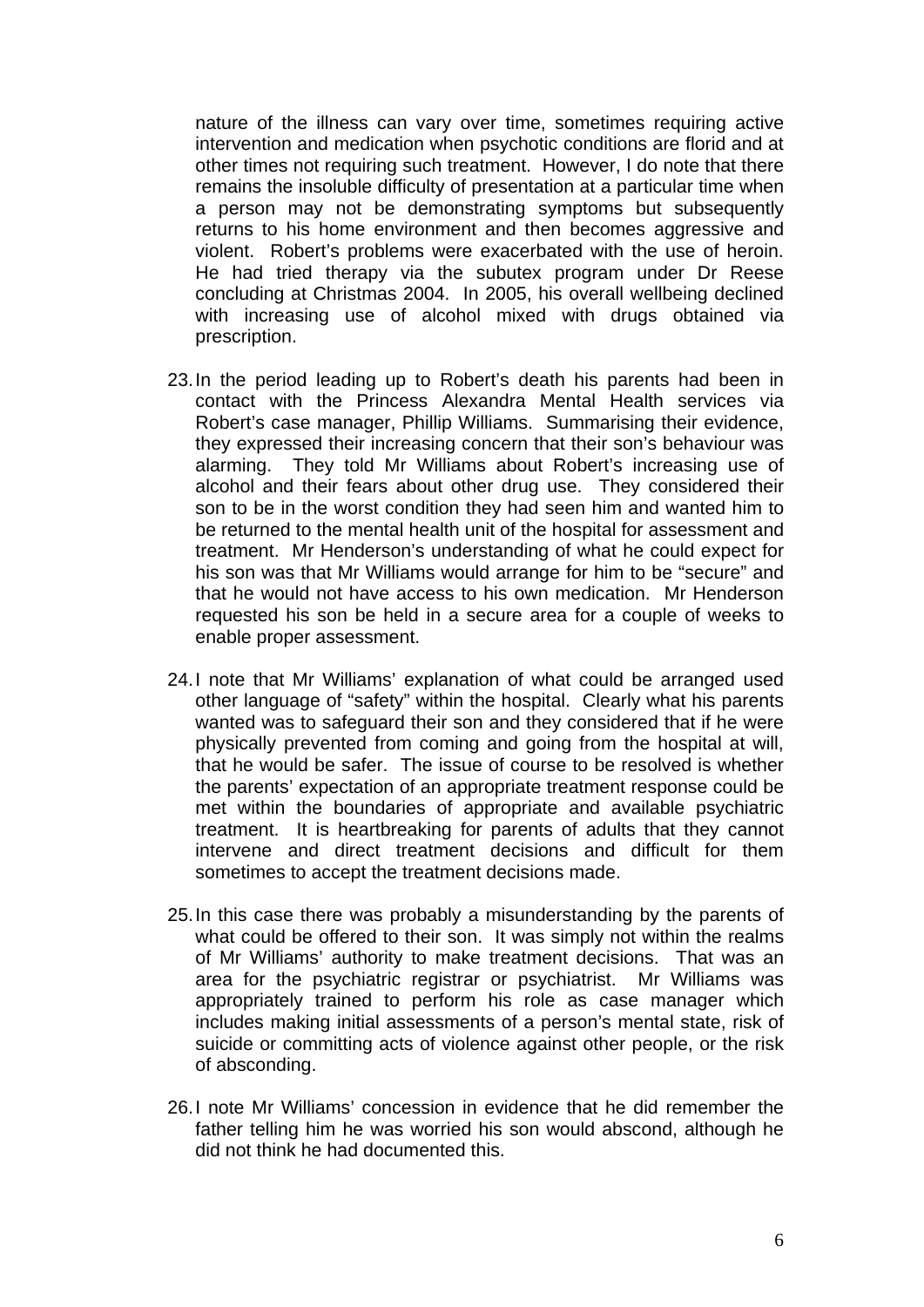- 27. Overall Mr and Mrs Henderson appeared to have been able to access members of the treating team fairly readily in order to communicate their concerns. Mr Williams took a period of entitled leave during his role as case manager. This meant that between about 28 June and 4 July the duty officer from a different team was the person with case responsibility for Robert.
- 28. I do note that it was during this period that Mr Henderson indicated his extreme concern. There was a response and a decision was made to revoke Robert's permission to remain within the community whilst subject to an Involuntary Treatment Order. An order was made that he be returned for assessment to the hospital. That was achieved and Robert was returned to the hospital on 9 July 2005.

#### **Information from the hospital**

- 29. Robert was a long term patient of the Princess Alexandra Hospital Mental Health Unit. The hospital record commences in October 2001 and includes references to outpatient and inpatient treatment including admissions to the Ipswich Hospital and periods when he was subject to Involuntary Treatment orders pursuant to the *Mental Health Act*. Most of his care was received in the community from the West End Community Mental Health Service under the supervision of consultant psychiatrist Dr Geoff Leong. The medical history indicates a diagnosis of schizophrenia and continuing problems with abuse of prescription and illicit drugs as well as alcohol.
- 30. I refer both to Dr Leong's statement<sup>[10](#page-6-0)</sup> for a summary of Robert's treatment as well as the medical record.<sup>[11](#page-6-1)</sup> Dr Leong outlined the regime of mental health care that is now in operation in Queensland pursuant to the Mental Health Act. To paraphrase the intention of the legislation, the aim is to provide necessary treatment within the least restrictive manner which is appropriate to the patient's condition. Most treatment is offered in the community. Indeed, this even potentially includes the directive care provided under an Involuntary Treatment Order. Dr Leong explained that inpatient care at the Princess Alexandra Hospital was in either the East or West wing of the Ward Adult Acute Psychiatric Unit (WAAPU). There is a separate area of that ward called the Acute Observation Area which is a closed (locked) ward to accommodate patients with a significant risk of suicide or aggressive behaviour. These patients are under constant observation of nursing staff. Observation levels in the east and west wings are determined as a clinical decision in accordance with hospital<sup>[12](#page-6-2)</sup> policy. There are also two seclusion rooms but these rooms can only be used in accordance with the Mental Health Act, namely to protect a patient from imminent physical harm or when there is no less restrictive way for their safety or the safety of others.

<sup>1</sup>  $10$  Exhibits B3, B4, B5

<span id="page-6-1"></span><span id="page-6-0"></span><sup>&</sup>lt;sup>11</sup> C1, C2, C3, C4

<span id="page-6-2"></span> $12$  GL-2 annexed to statement of Dr Leong at paragraph 8, exhibit B3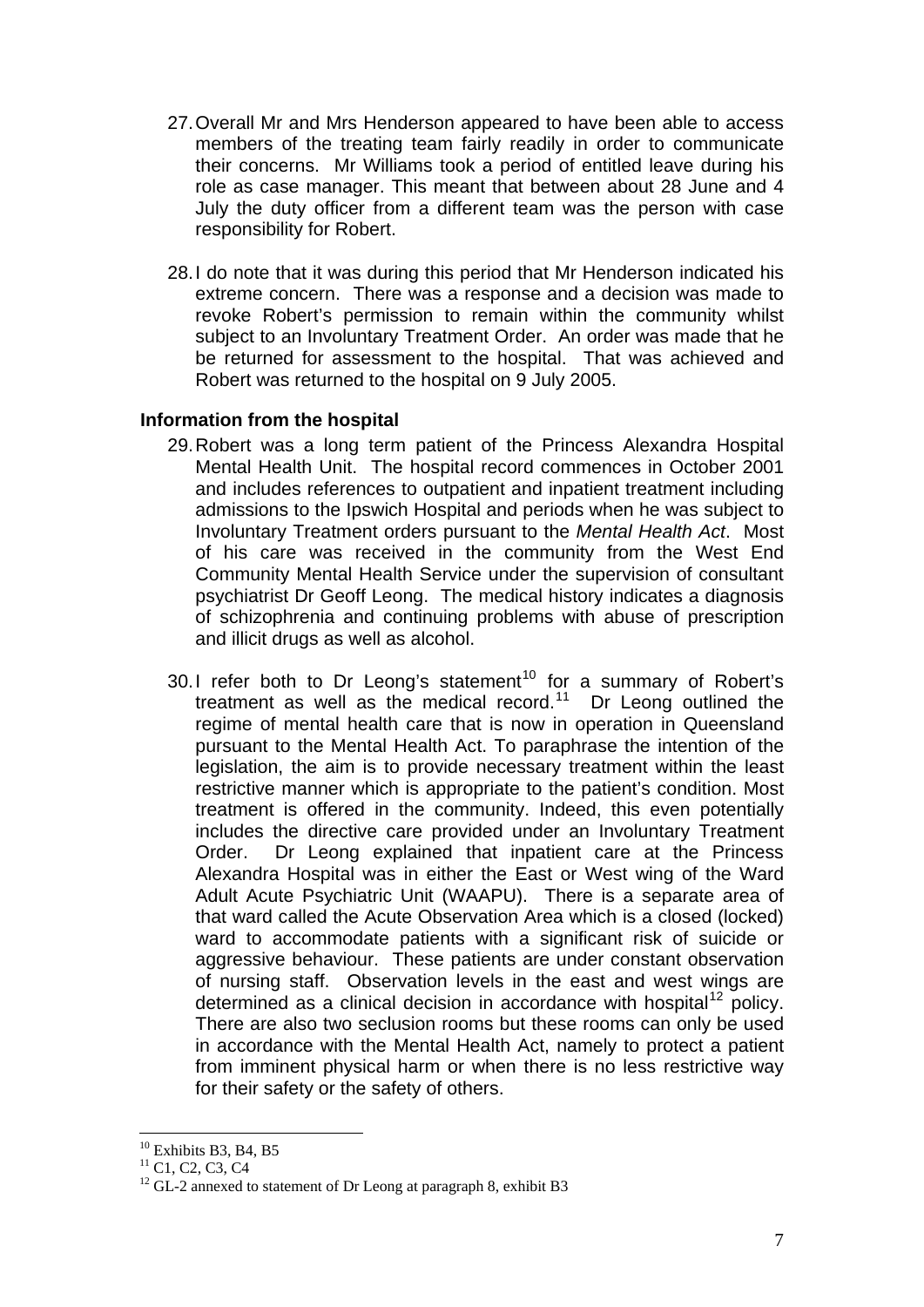- 31. Dr Leong's evidence was that patients who are likely to be placed in the closed ward, (that is, the acute observation area) are those at "high risk of absconding and engaging in behaviour which would be harmful to themselves or others. A person with a high risk of suicide or aggression may be placed in the closed ward or the acute observation  $area.<sup>13</sup>$  $area.<sup>13</sup>$  $area.<sup>13</sup>$
- 32. I accept Dr Leong's evidence that this decision is to be made on the basis of bed availability, appropriateness of placement in such a closed ward with other patients and whether this placement is likely to facilitate treatment and is the least restrictive option to deliver treatment. However, I will remark on this issue further with reference to the case manager's evidence and completion of risk assessment forms.
- 33. Once Robert and his family moved to Brisbane most of his care was delivered in the community via the Continuing Care North Service which is part of the community based mental health care offered in association with the Princess Alexandra Hospital. The method of service delivery is via a team based case management program. The teams are comprised of multi-disciplinary members trained in psychiatric assessment. Their primary qualification might be as a psychiatrist, psychiatric registrar, psychologist, nurse, social worker, occupational therapist or in another related discipline.
- 34. Ultimately, counsel for the Henderson family, Mr Fraser raised the issue whether such assessment was the best model and raised the preference for more specialist and qualified assessment by doctors trained in the psychiatric field. I will consider this later.
- 35. Dr Leong, the treating consultant psychiatrist, only saw Robert on two occasions between October 2001 and July 2005. On other occasions, Robert was seen by other members of the team. The last occasion Dr Leong physically saw Robert was in December 2004 when an Involuntary Treatment Order was sought. Dr Leong reviewed Robert and signed the order which was confirmed subsequently by the Mental Health Review Tribunal in February 2005.
- 36. Dr Leong is a long serving psychiatrist with Queensland Health and clearly committed to his profession. It is unfortunate that the demands for mental health treatment are so great that a long term patient such as Robert would only be seen by the supervising consultant psychiatrist twice between 2001 and December 2004.

<span id="page-7-0"></span><sup>&</sup>lt;sup>13</sup> Exhibit B3, paragraph 11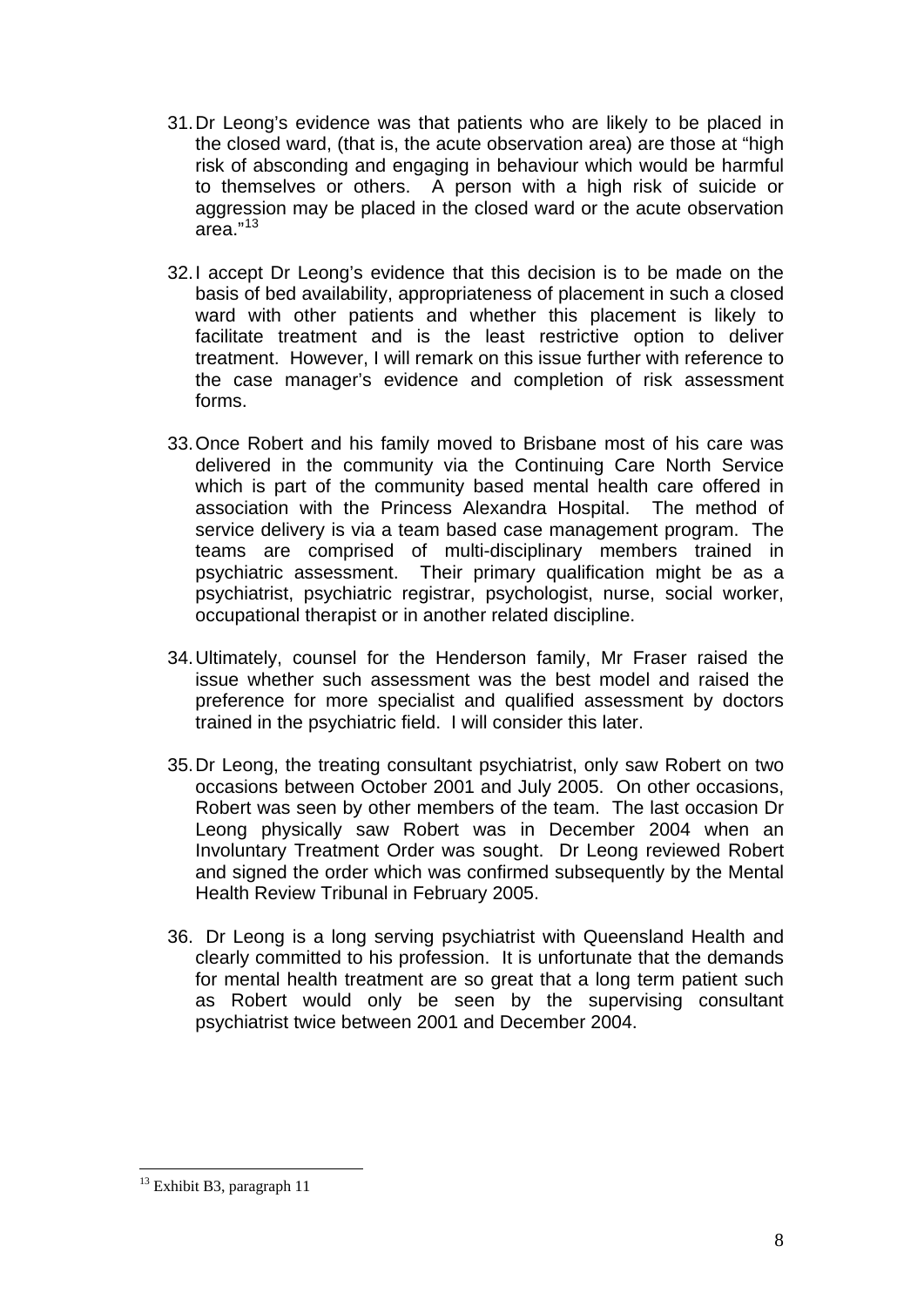#### **Details of contact between Robert, his family and the mental health support team***.*

- 37. The lead up period of contact with Robert prior to his death commenced from a referral by court liaison officers back to the Princess Alexandra Hospital team. This occurred on 22 June 2005. He was allocated a case manager, Phillip Williams who met with Robert for the first time on Friday 23 June 2005. The meeting was at Robert's accommodation at the time and also included a psychologist from the team. The notes record that Robert had just been evicted. He was at his parents' home with his girlfriend and his father was also present. He was seeking other accommodation. There was a discussion of previous experiences that had affected him. Robert was noted to be appropriately dressed but living in a very messy environment with apparent signs of damage. He was distracted during the visit but showed some indicators of restricted affect. Mr Williams' impression was that he was suffering from current social stressors against a background of known schizophrenia and recent criminal charges. The most pressing matter was his need to stabilise accommodation. He was booked in to see a psychiatrist on 28 July at West End and weekly home visits were planned.
- 38. On Wednesday 28 June, Mr Williams saw Robert again. He had information for Robert about accommodation but Robert indicated he had already arranged a flat that morning. Information about emergency accommodation was provided and Mr Williams also explained that he would be away for a week. This was also explained to Robert's father.
- 39. Robert told Mr Williams that he was noncompliant with his medication but that he would recommence taking his medication. He denied experiencing any symptoms of worsening mental state. Mr Williams appears to have written his notes up later that day and confirmed that Robert was subject to an Involuntary Treatment Order. The recorded plan was to check his recent psychiatric history, book a review with a doctor as soon as possible, identify the accommodation Robert had indicated and liaise with the team about these matters.
- 40. Mr Williams denied providing him with any medication at this visit.
- 41. Robert was then seen by other members of the team until 2 July when Mr Williams returned from holidays.
- 42. The next entry is on 29 June. Ruth Hills, the psychologist in the team, received a phone call from Mr Henderson. Mr Henderson told her that Robert's girlfriend had dumped him at their place. Robert was upset with the girlfriend and was angry. He was making threats to bash the girlfriend and his mother. Mr Henderson said his son needed to go to hospital. Mr Henderson was concerned due to the history of violence and he believed his son was deteriorating mentally. The psychologist advised him to contact the police to arrange for Robert to be taken to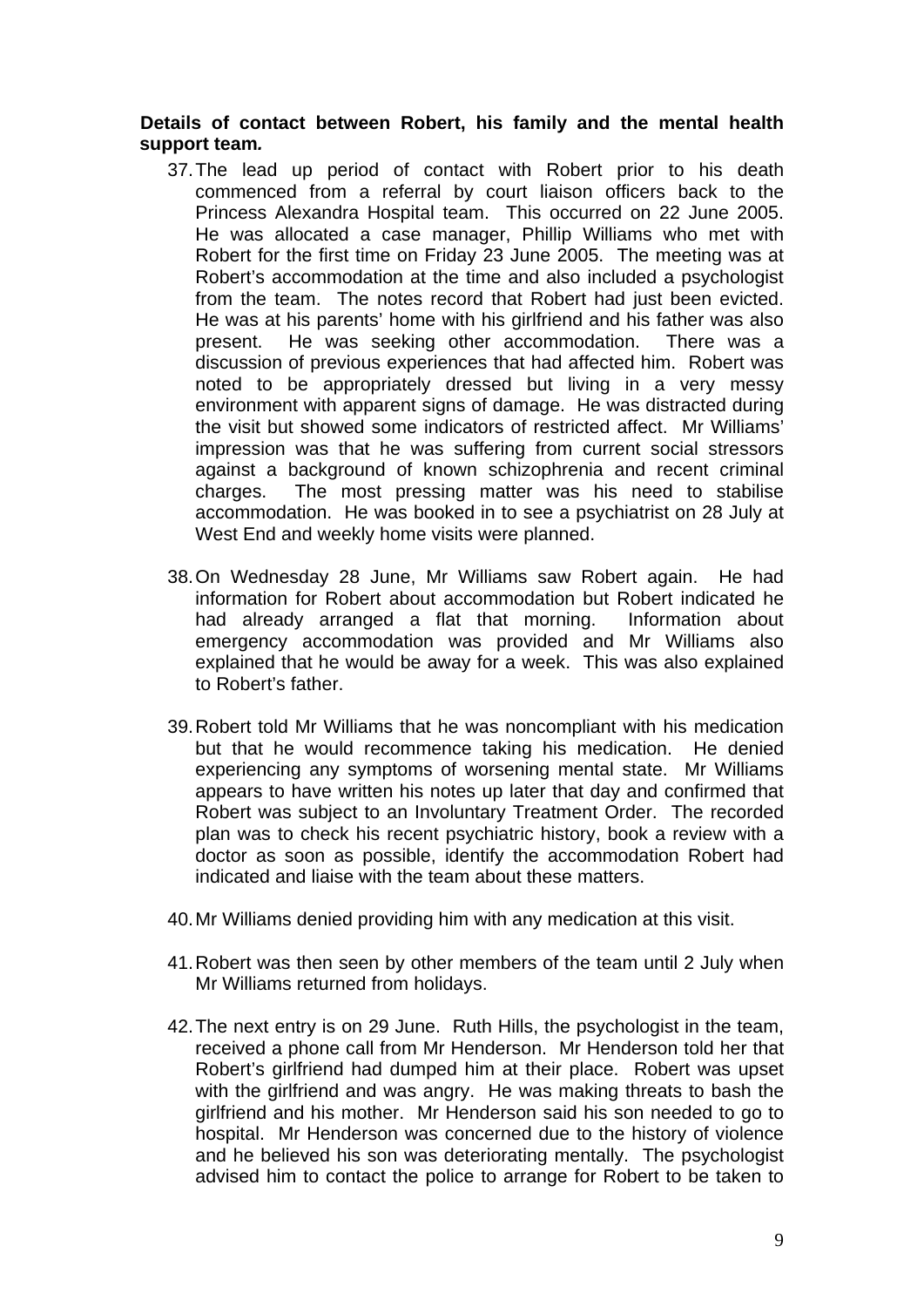hospital or for a Justice Examination Order. Mr Henderson doubted that the Dutton Park Police would help him but at 1.50 that afternoon he spoke with the social worker from the team, Kay Rees, and told her that the police were to attend at about 2.00pm. Mr Henderson wanted the team to know that he considered Robert's girlfriend a bad influence who encouraged Robert's increased use of alcohol. He wanted assurance that Robert would not be discharged from hospital. The psychologist told him she would pass on the father's mobile telephone number to be advised if possible. She also clarified to Mr Henderson that it would be the triage team at the hospital, not the community team who would see Robert at hospital and that Mr Henderson needed to give his information to that team.

- 43. Mr Henderson rang again at 2.30pm wanting to check whether his son was at hospital. Ms Rees confirmed she had contacted triage and posted information on the white board. She stated that the hospital team would see Robert when he arrived and that Mr Henderson's mobile number had been passed on. Mr Henderson said his son was due in court the next day.
- 44. The next day, 30 June 2005 there were several phone calls between the psychologist Ms Hills and Mr Henderson. He told her that the police had attended at Robert's place but did not consider it was necessary to take him to hospital. They came back within half an hour when they discovered he had allegedly failed to appear in court on 28 June. Mr Henderson said however, that his son had appeared in court that day and had been granted bail. Mr Henderson hoped to be able to resolve the eviction problem his son was facing and thought the mental health issues could wait until Monday when the regular case worker, Mr Williams returned.
- 45. On 1 July, Mr Henderson spoke with Ms Hills. He said that Robert's girlfriend had returned. He said his son had consumed half a dozen rum and cokes and was now incoherent, frothing at the mouth and apparently responding to voices aggressively. Robert's accommodation ended on the Sunday and his response was to become intoxicated. Mr Henderson said his son was not taking medication and that he was concerned about threats of violence and the risk of self harm. Ms Hills noted she had difficulty in obtaining a clear picture of the situation from Mr Henderson and therefore could not gauge Robert's mental health. She understood that Mr Henderson was quite anxious about Robert coming to their house. He felt he and his wife might be unsafe and unable to cope. Ms Hills noted the stressor events, of the eviction, court appearance, unstable relationship, drunkenness, non compliance with medication, reported actual and threats of violence and apparent psychotic symptoms and considered the most appropriate course appeared to be to revoke his leave under the current Involuntary Treatment Order. This would allow assessment in hospital and stabilisation of medication.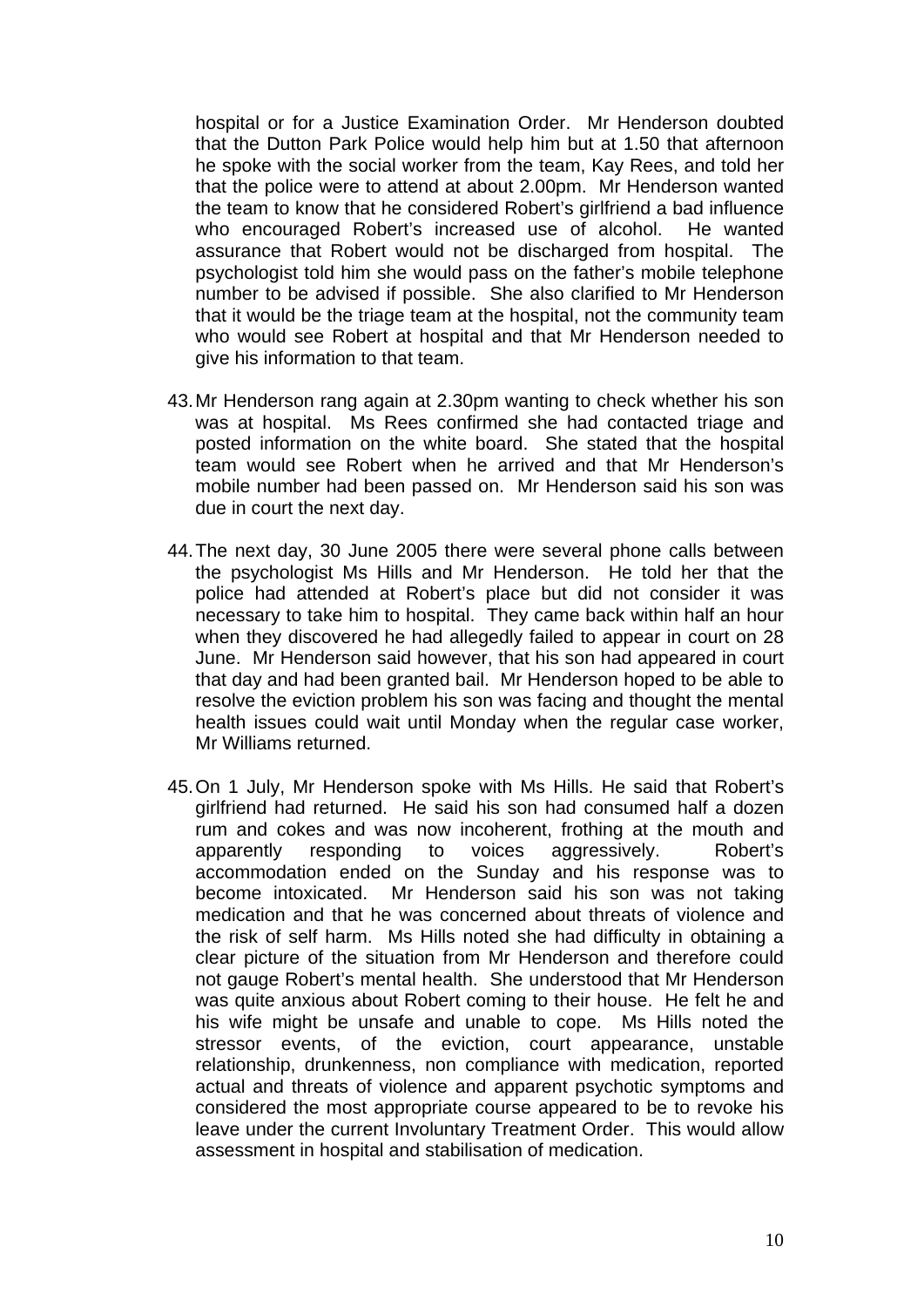- 46. Ms Hills rang Robert to obtain details including an alleged attempt to strangle the girlfriend two days previously, threatening and abusive behaviour to his parents and being enraged in the morning and evening of 30 June. Mr Henderson alleged his son had shaken his fist at his mother and sworn at them. There was an allegation of a history of carrying weapons. Mr Henderson also told Ms Hills that there had been several recent suicide attempts noted as attempted overdoses.
- 47. This information was used to complete the "Authority to return patient to authorised mental health service" document which was signed by Dr Leong and dated 1 July 2005. A "request for police assistance" document was completed as well as a document with "additional information to accompany authority to return patient to authorised mental health service". The document summarised the information recorded by the psychologist, Ms Hills that day. It included information for risk to others in the categories as follows:-
	- history of violence;
	- physical violence in the last month;
	- threats or verbal aggression in the last month;
	- history of weapons use; and
	- past major property damage.
- 48. In the risk to self category it was stated he was a current risk and had a past history of three attempts in the last two months.
- 49. Mr Henderson is then recorded as having spoken by phone with the triage section of the hospital repeating that his son needed "depo" medication as he was non compliant with medication. He left his mobile phone number.
- *50.*Robert was brought to the hospital by police on 2 July. A note is recorded at 9.30am. Robert agreed to stay and so the police were not required. The note continued that he did not appear to be intoxicated or out of control. He was annoyed he had to come in but did not resist. There were details of his problems with the real estate agency and acknowledgement that he had hit the neighbour. The intake person noted he was not psychotic and not taking drugs at this time*.*
- 51. Discussions were held with Robert. The plan was to report back to the team with progress on his accommodation. The immediate plan was to stay in a motel with Deb, his girlfriend. He did not want any contact with his father
- 52. He was then reviewed by Psychiatric Registrar Dr Slavica Jelesic-Bojicic at 11.00am on 2 July. There is a detailed note of the assessment which commences:

*"Thirty one year old man on disability support pension under community involuntary treatment order with diagnosis of schizophrenia*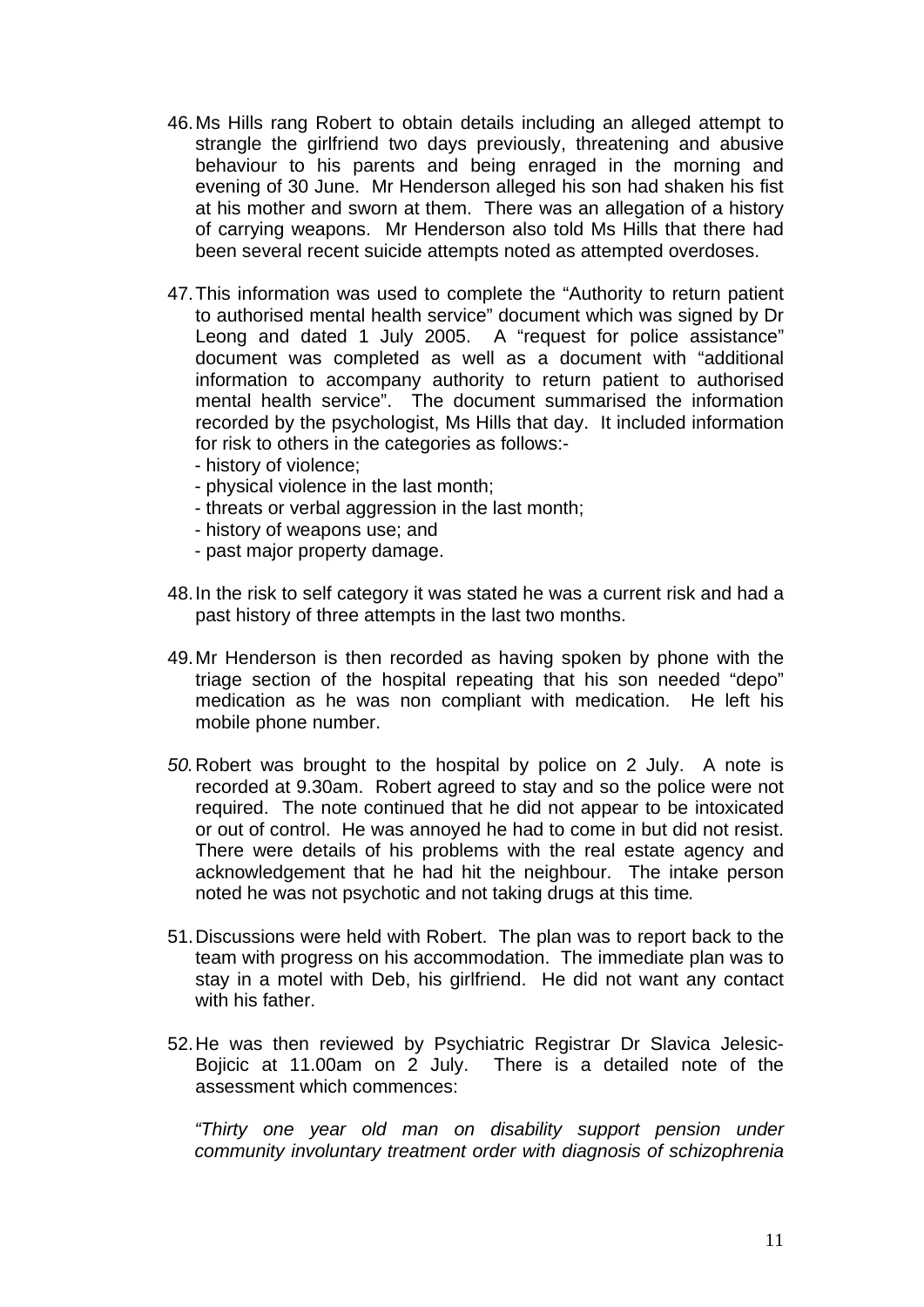*complicated with medication non compliance, poor insight and alcohol abuse."* 

- 53. The note continued to record recent stressors including two nights in the watch house, problems with the real estate agent and a flatmate and a requirement to report twice weekly to police. He denied any positive symptoms of psychosis. Although he appeared distracted he was otherwise appropriate in response and manner at the assessment. He denied suicidal thoughts or plans. He acknowledged that alcohol was a bad influence. He was willing to take his medication.
- 54. The Registrar's impression was there was no evidence of paranoia or psychosis. Robert demonstrated reasonable insight into his current social problems. He was willing to stay in contact with the team. The risk screen form completed by the Registrar at the time summarised that Robert was in the medium risk category for suicide and high risk for violence.
- 55. The plan was to discharge him home over the weekend. The mobile team was notified to assist if required. He was given some medication immediately, Olanzapine 10 mg and Valium. He was to call that afternoon to provide contact details for the girlfriend with whom he would stay. He promised not to consume alcohol. He was willing to see his case manager to discuss accommodation. He understood the need to report to the police as per the bail requirement. The next review by his treating doctor was set for 28 July. His presentation did not suggest urgent intervention was required. He was co-operative.
- 56. On 4 July, his case worker, Mr Williams was back at work after leave. A case review meeting was convened with the team, although it is not clear which members of the team were present. There was concern about continued contact from the parents and risk of violence. It was decided a hospital admission would be advisable to review and fully assess Robert. An interview was held with Robert that day at 3.30pm at the Annerley clinic. Robert told Mr Williams he now had accommodation in Mt Gravatt and would provide the address. He said he was taking his Alanzapine (Zyprexa) and valium that had been prescribed by Dr Jelesic-Bojicic on Saturday, 2 July. He was communicating well with the case worker including good eye contact. He was calm in manner and was no longer stressed due to accommodation worries. Robert denied auditory or visual hallucinations. He denied any thoughts or ideation of suicide.
- 57. Mr Williams thought Robert's overall presentation was good. His impression was that Robert was complying with his medication, was not displaying any positive symptoms and not apparently a risk to himself or to others. The plan was to continue with twice weekly contact and his father was notified. I accept these notes as indicating the way in which Robert was presenting at the time.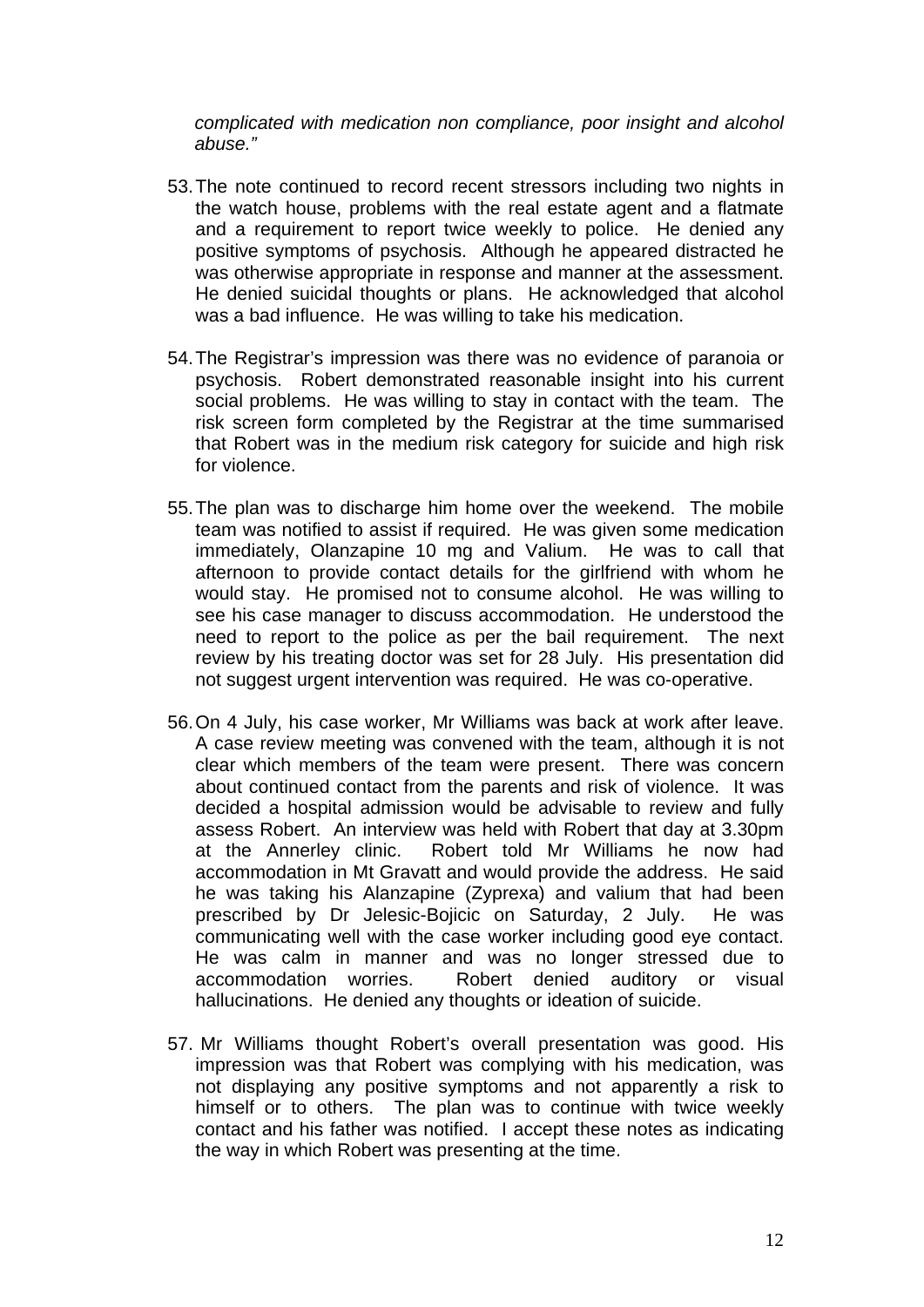- 58. On 5 July, Mr Williams saw Robert again. He appeared to be much the same, although tired. There were no other risks noted. Accommodation remained an issue to be resolved in the long term and arrangements were made to solve that issue.
- 59. By 6 July, a case management entry was made stating there had been multiple phone calls from Mr Henderson. He reported that Robert was at Mr Hancock's place at 131 Gladstone Road, Highgate Hill. He was concerned about Robert meeting his bail obligations. There was a plan formulated that he stay overnight with a friend at Holland Park and obtain a Centrelink payment.
- 60. The next day, 7 July, the father again telephoned with concerns that Robert was drinking and was still at 131 Gladstone Road. He believed his son was unwell and aggressive. Mr Williams spoke with Robert and thought he was irritable because of problems with his girlfriend. It was decided that if Robert could not meet the following conditions up until Friday (of being compliant with medication and not engaging in aggressive behaviour with his parents) then he would have to return to hospital. A temporary arrangement was made for him to stay at his parent's house.
- 61. On that same day, 7 July, there is a note in the records that twenty 10mgm Olanzapine tablets were supplied. Other evidence indicated that this was a week's supply of tablets (at the prescribed rate of three tablets per day). There is no further detail, although evidence at the inquest indicates that it was Dr Nelligan who issued the tablets. His practice was to issue tablets where there was a known history of mental illness and previously prescribed medication. He would issue tablets to the case worker to provide to the patient.
- 62. The next entry by Mr Williams on 8 July records Robert had left the house early that morning. According to his father, he was irritable and had been drinking.
- 63. Mr Williams was clearly concerned about the continuing problems being reported and he discussed the case with Dr Leong. A decision was made that Robert needed to come to hospital. A bed was booked and his leave was to be revoked. The forms were completed but Robert could not be located. The Morningside Police were notified of the authority to return him to the hospital. Dr Leong signed the "authority to return" together with the additional information document which detailed escalating violence over three weeks, disorganised and irritable behaviour and a requirement to report to Dutton Park Police. It concluded, "can become agitated and aggressive". A request for police assistance was signed on the basis the involuntary treatment order was being changed from community based to in-hospital treatment.
- 64. The risk screen form that Mr Williams completed on 8 July 2005, is contradictory. The overall impact of the form must be considered to be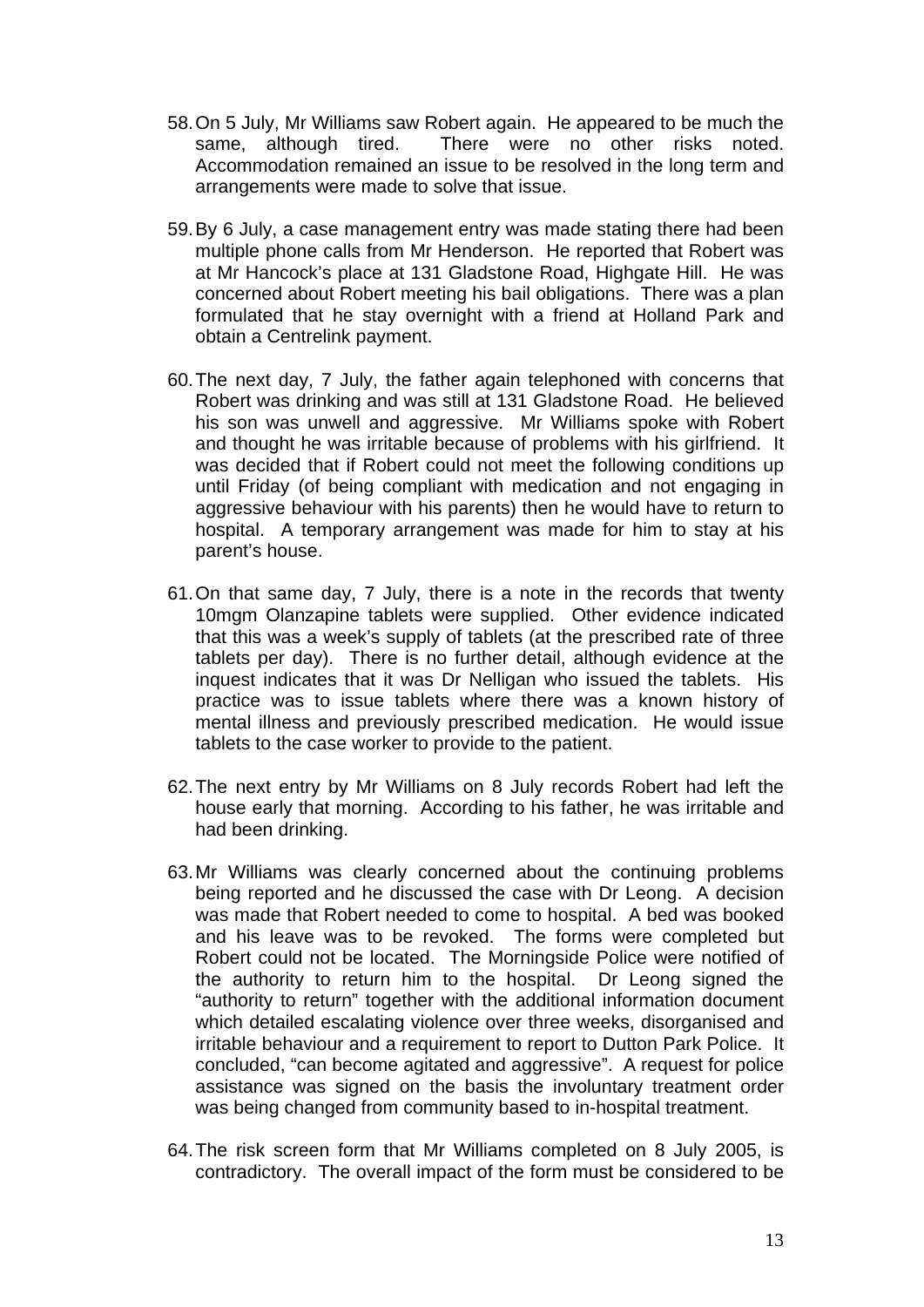in the patient's interest as its aims were to facilitate Robert's immediate return to hospital. The form is however inconsistent in recording a low risk of suicide when in fact the detail suggested that Robert should have been designated as a medium risk.

- 65. In addition, the risk nominated for absence without approval was ticked as low when the detail revealed it to be within the high range.
- 66. Counsel for the family rightly criticised this error but it cannot be said that this error led to any particular result or consequence. When Robert was brought to hospital in accordance with the initiating action of Mr Williams, he was independently assessed by the Psychiatric Registrar, Dr Martin. Mr Williams has experience and skills in making initial assessments to indicate when a patient should be brought to the attention of a doctor. He did this. Mr Williams was not the person to recommend or decide whether a patient be placed in a secure or open ward. That decision was to be made by the admitting doctor. The reality is that the decision is always made in the context of whether beds are physically available at the time.
- 67. It was 9 July when Robert was brought to hospital. The emergency department records for 9 July are somewhat unsatisfactory. A nursing observation sheet has minimal information recorded at the top of a page. It states, *"brought in by police on ITO….absconded from WAAPU several days ago. On arrival compliant, looks unkempt."*
- 68. The entry regarding absconding from WAAPU does not seem to match up with other information, and it may simply be a misinterpretation of the various decisions and documents detailing what had happened with Robert during that preceding week. There may be material missing from the emergency department record for 9 July or it may be that the documents are simply incomplete and do not record sufficient information. There is a record of a medical assessment by the emergency department which indicates he is in a satisfactory medical condition to be admitted to the ward. I cannot identify any document or record of the following:
	- a. an assessment of his mental state in the emergency area;
	- b. an indication of assessment of level of risk of absconding;
	- c. a resultant recommendation for the level of observation or placement in the psychiatric ward;
- 69. There is a repeated suggestion that Robert absconded twice from the emergency department. In Dr Leong's statement<sup>[14](#page-13-0)</sup> dated 26 September 2005 he states:

*"9 July 2005* 

<span id="page-13-0"></span> $14$  B4, page 2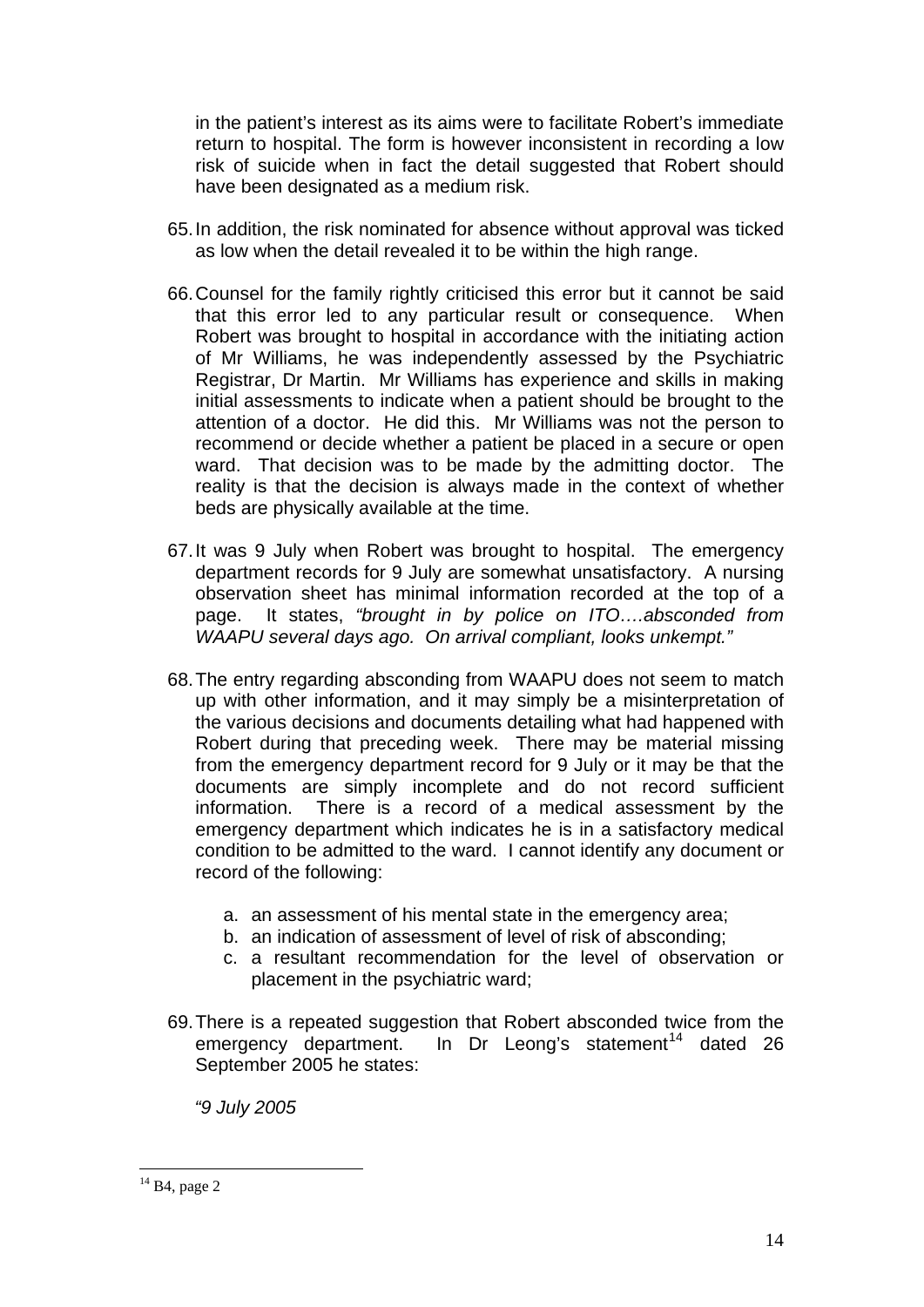*The patient was brought to the emergency department of PAH. He was noted to have absconded on two occasions from the department."* 

70. A statement from the case manger, Mr Williams, dated 12 July 2005 includes on the second page the following:

*"On the morning of 11 July 2005 Mr Henderson senior phoned the case manager to notify him that Mr Henderson junior had absconded three times from the inpatient unit over the weekend and that he was currently missing. The case manager phoned the mental health ward, ambulance and emergency departments to attempt to locate Mr Henderson junior.*"

- 71. A type written section of notes from the emergency department, <sup>[15](#page-14-0)</sup> again gives little information.
- 72. It indicates he left the emergency department at 8.35pm. At 21.15 hours there is an apparent nursing entry in the chart indicating Robert was admitted to the ward. It reads:

*"Admission of 31 year old male. History of schizo affective disorder. Returned from AWOL (absent without leave) by police. Has been to accident and emergency for assessment medical clearance. Admitted on involuntary treatment order and fifteen minute observations. Has been drinking throughout the day. Given as required Diazepam- 10mg and he has retired."* 

- 73. This may simply mean that his permission to remain in the community on an involuntary treatment order had been revoked and he was ordered to be returned to the hospital. He had been medically assessed in emergency and cleared for admission. Significantly, he was admitted to the ward on fifteen minute observations. It was noted he had been drinking throughout the day and he had been given 10mg of Diazepam and gone to bed. I cannot locate any document to indicate he was seen by a psychiatric registrar or psychiatrist either in the emergency department or in the psychiatric ward on the night he was returned to hospital.
- 74. The emergency department records  $16$  indicate on the first page that he *"needs mental health assessment, on involuntary treatment order, has bed in WAAP (the adult psychiatric ward)"* The emergency department entry commences at a triage time of 19.22.
- 75. At 7.26 pm (19.26) there is a typed entry recording that the emergency Registrar Deborah Wenham saw him. The diagnosis is typed as: *"mental and behavioural disorder, substance abuse and harmful use multiple drug abuse"*. A handwritten entry in the emergency notes

<u>.</u>  $15 \text{ C2}$ 

<span id="page-14-1"></span><span id="page-14-0"></span> $^{16}$  C2  $\,$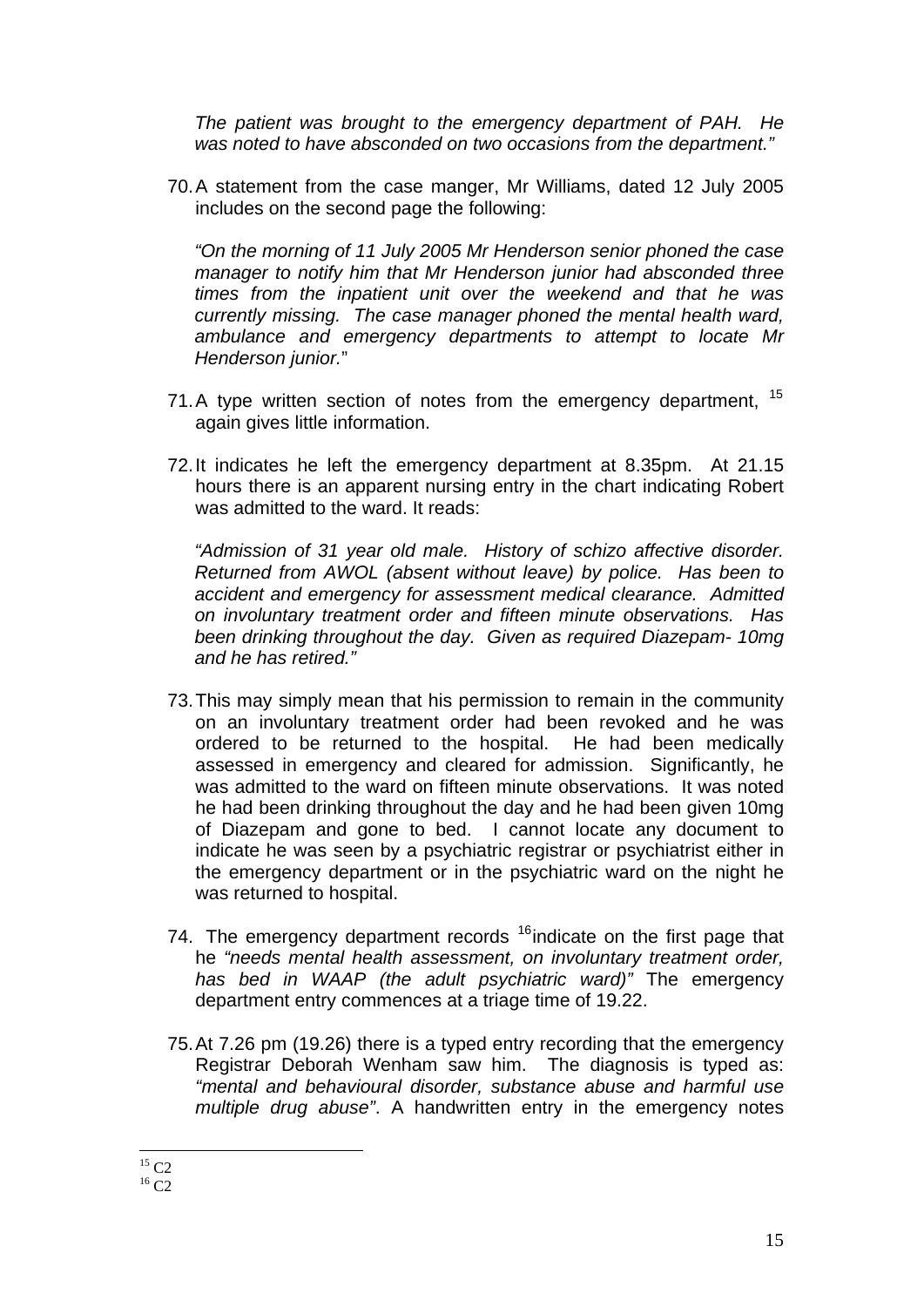recorded at 8.00pm (20.00) records a physical examination and results. He was awake, alert and co-operative. There was nothing physically out of the ordinary. There is an observation which queries drug influence. He was fit for admission.

- 76. The next entry in the chart is made on 10 July 2005, the day he absconds from the ward.
- 77. It is recorded at 10.00am by the Psychiatric Registrar, Dr Martin that Robert was admitted following revocation of a Community Involuntary Treatment Order due to non adherence with treatment and abuse of alcohol. He had absconded prior to being reviewed by the Registrar. It was noted he had not been reviewed by either the consultant or the four hourly registrar. Again, the note records:

*"I believe he has absconded twice from emergency during admission process."* 

- 78. Dr Martin noted the fax authorising Robert's return to hospital and an order for one on one observation or transfer to the acute observation area. Significantly though, the note continued that this area was full and she was unable to move a patient out at the time of the entry.
- 79. An urgent review by the psychiatric registrar was ordered for his return. The notation read: *"await team review if doors are closed when returned".* His family was to be notified of his absconding.
- *80.It is on this admission, given the benefit of hindsight, that Robert should have been assessed by a psychiatrist or registrar much sooner than was planned. The lead up to this admission and the concern expressed by his family which was recognised by his case worker in initiating his return to hospital, should have been followed through more promptly. He was triaged in the emergency department around 7.30pm and assessed medically as fit to go to the psychiatric ward but was not assessed from a psychiatric perspective. By 10.00am the next morning when the psychiatric registrar went to assess him, he had absconded.*
- 81. Nurse Boodmowtee Ward gave evidence at the inquest. She was working on the ward on the morning of 10 July 2005. Nurse Ward is an enrolled nurse with ten years experience at the Princess Alexandra Hospital. On that day she worked a shift from 7.00am until 3.30pm. She had not met or nursed Robert prior to the 10 July. She made the entries in the record which read:

*"Patient has not been sighted since 10.00am. Hospital grounds searched, AWOL papers completed and faxed to various authorities. Tried to phone patient's relatives. Father was unavailable."* 

82. The next entry is: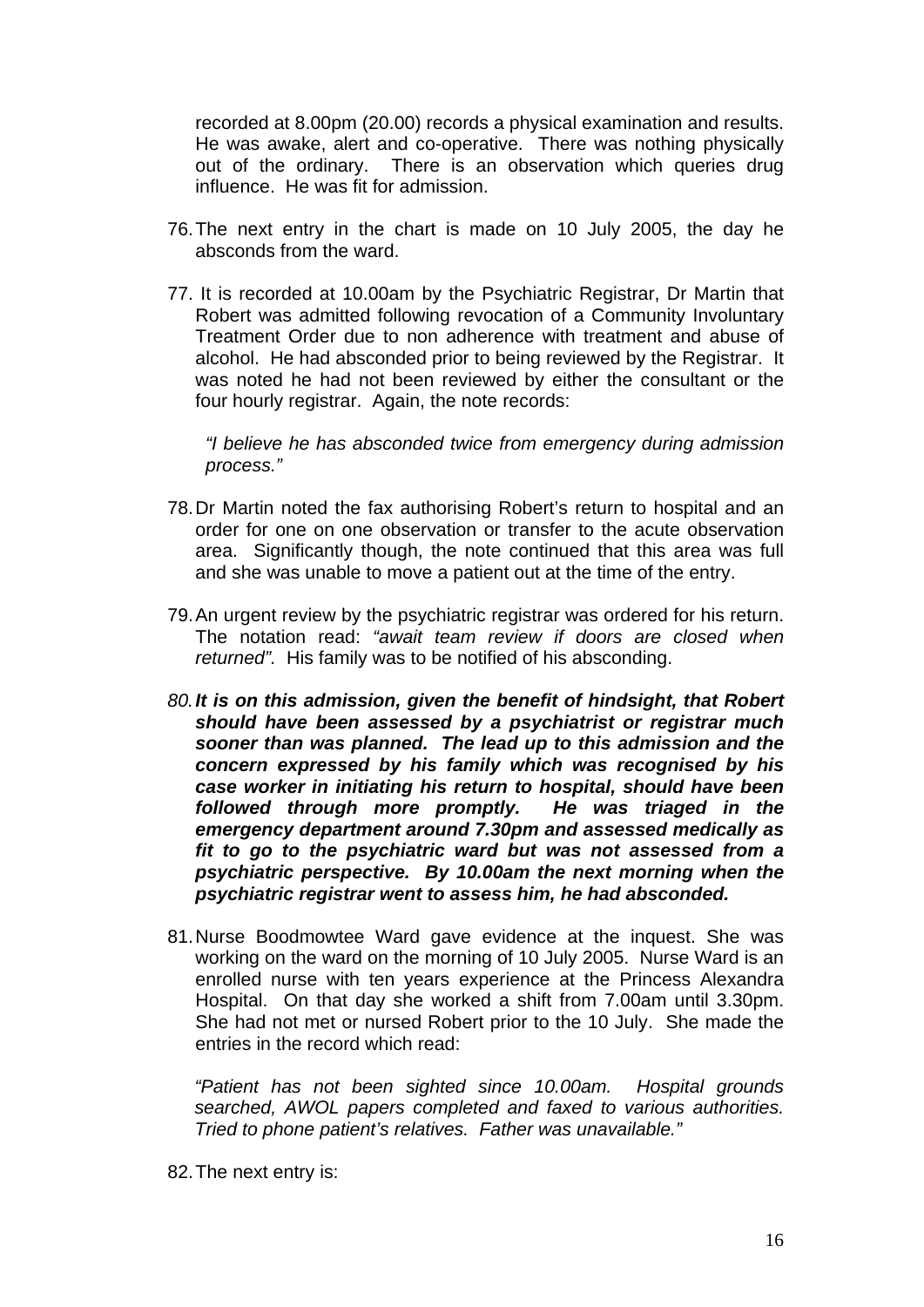*"Patient's father contacted the ward said the possibility where Robert could be at the following address - 131 Gladstone Road between Gladstone/Beacon Street. Signed B Ward"* 

83. Her final entry at 14.25 (2.25pm.) reads:

*"Robert's parents brought clothes and tobacco for him, his mother said that Robert was at his place this morning. When Robert returns please notify his father. Phone 0416407626. Signed, B Ward"* 

- 84. Nurse Ward's evidence was that a colleague named Natalie had the responsibility for making the visual observations for the patients and recording this in the medical chart. Nurse Ward had been allocated the responsibility for care of Robert. She said she was on a tea break from 9.15am until between 9.30 to 9.35am. She said when she returned Robert was still present on the ward. It was after the next check at 9.45am that her colleague told her he was absent. A search was conducted of the ward and then the hospital. Hospital security was informed but Robert could not be located. The nurse in charge was informed and also the psychiatric registrar, Dr Martin who happened to be on the ward. Nurse Ward was told to complete the required paperwork for the attention and signature of the Registrar. This was a three page document titled "Requirement to return to authorised health service".
- 85. Nurse Ward obtained the information to complete that document by looking through the file and copying other information. The only information that was based on her knowledge was the note on the third page which read *"Wanted to leave hospital to buy tobacco"*. She said Robert had told her this earlier during the morning.
- 86. She identified the other documents upon which she relied to complete the new form as the "AWOL papers done in Accident and Emergency". There were admission and assessment documents completed on 9 July when Robert was brought to the hospital the previous day. Nurse Ward completed the necessary documents as quickly as possible and then faxed them to the relevant authorities to commence the process of finding and returning Robert to the hospital.
- 87. After observing and listening to both Nurse Ward and Mr Henderson, I do not find it surprising that their communication was perhaps less than optimal. There are examples in the transcript. I am not being critical of either of them, simply stating that their communication was not effective. For example, I find that Nurse Ward has misunderstood the situation about Robert's whereabouts after he left the hospital on 10 July. She believed that Mrs Henderson told her on the phone that Robert had been to her home that morning. I find that this is not the case and that Mrs Henderson was talking about a phone call she had with her son that morning.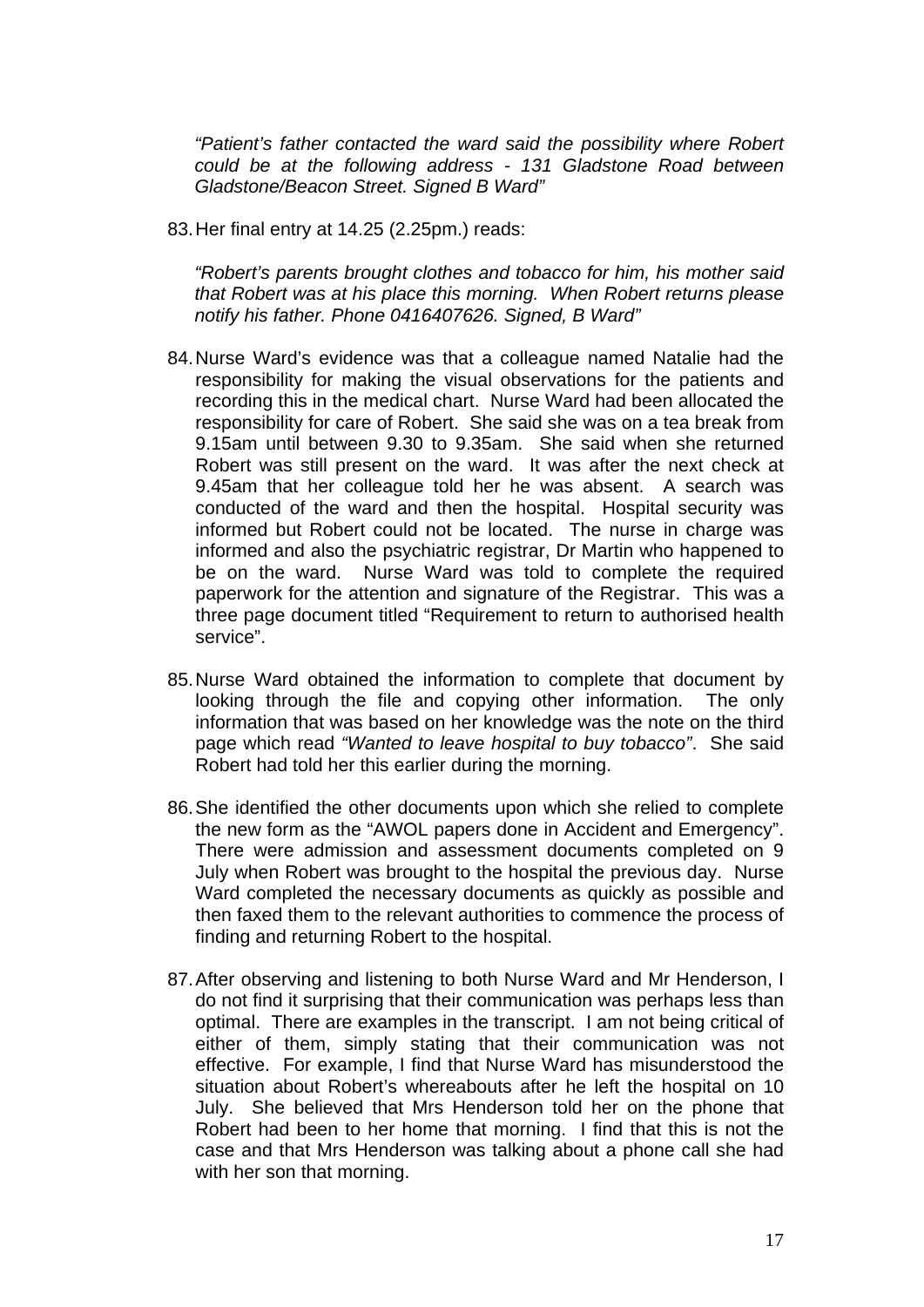88. Criticism has been implied (on the part of the family) that health professionals accepted Robert's word about resuming medication, abstaining from alcohol and keeping contact. Hindsight and perhaps the parents' foreboding based on long disappointment give a very clear impression that their son was unreliable. The case manager did bring his concerns to the attention of the consultant psychiatrist and a decision was made to bring Robert into the hospital. My understanding of the evidence is that when Robert was admitted onto the ward on 9 July, there were no beds available in the acute observation area which is a closed ward. He was placed on fifteen minute observations in the open ward.

#### **Summary and comments pursuant to section 46***.*

- 89. A coroner's inquest of course only occurs after a death and has the benefit of an investigation and time to review all the information.
- 90. Robert had a long history of substance abuse coupled with mental illness. The nature of his illness was variable. It could sometimes present as psychosis yet at other times it manifested in a more manageable form. When able to be managed, treating professionals considered it appropriate for Robert to live in the community under close monitoring. There was always an element of risk, both to Robert and for the people around him (such as his parents) due to his unpredictable episodes of aggression and violence.
- 91. On the basis of the evidence, I find that the case worker, Mr Williams rightly identified and brought to the attention of the treating psychiatrist that Robert needed to be brought back to hospital for review. On the basis of his own documentation reviewing Robert's recent history and assessing the risk of both self harm and absconding, Mr Williams did not properly summarise the level of risk. A review of training and/or supervision of team members by the team leader is warranted**.**
- 92. As I have already noted, it appears that on Robert's final admission to hospital he came to emergency in the early evening and was transferred to the psychiatric ward overnight without psychiatric review. Given Robert's history this delay in assessment overnight was unsatisfactory.
- 93. However, it must be borne in mind that Dr Leong's evidence, as the consultant treating psychiatrist who reviewed Robert's placement in the adult psychiatric open ward, was that he would not have considered it necessary to place him under acute observation, meaning a locked ward. It must also be noted that although Robert was brought in by police he was alert and cooperative with no apparent sign of psychosis recorded at the time. Against this was the weight evidence which I find persuasive, that in fact there were problems with Robert reliably remaining in the emergency department. There are multiple references to absconding or being absent noted in the reports of Dr Leong, Mr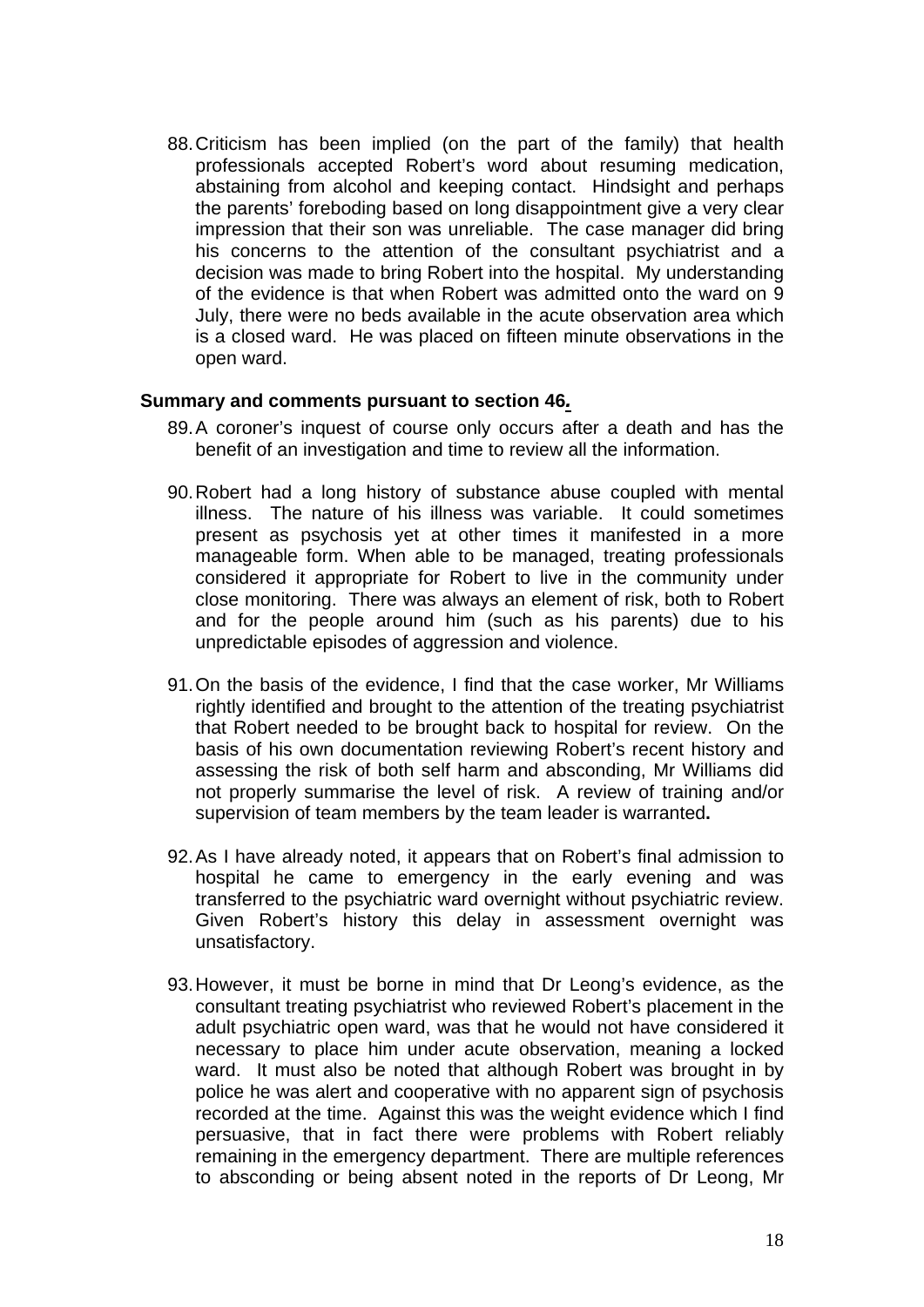Williams, Nurse Ward, the emergency type written note, Dr Martin and finally in the hospital's own summary review document. It is simply not explicable without accepting that there *were* two occasions when Robert was away from the emergency ward without authority. Either the records presented to the inquest are missing references to these events or they were never recorded. As the hospital's own review noted, the record keeping is of critical importance particularly in a multi disciplinary treatment team scenario with a highly volatile patient requiring constant review. The hospital notes for this final admission are incomplete and poor. The record is vital to inform all members of a treating team who may never have encountered the patient previously, of his history and current status.

- 94. Reference was made to the one file system. There were times when the physical document may not have been available to the relevant part of the treating team. Team members may be in the community at Annerley or at the emergency department or on the ward. Dr Nelligan referred to a period of long delay when a patient's file might be unavailable for treating team members. The situation is not ideal but preferable to multiple sites for various sections of the one file.
- *95.***Ideally with today's technology, an electronic medical file should be accessible by all staff both hospital and community. This would maximise access to timely, complete and correct information. No doubt, a question of resources available to the mental health sector dictates the possibility of this option being realised however there would be immeasurable benefits for all stakeholders in implementing such a system.**
- 96. With hindsight, if Mr Williams' summary had correctly tallied the points counted to assess risk of absconding, staff may have been alerted to be more watchful after his admission. The detailed layout of these forms are intended to guide the user to consider various risk factors but they are less valuable if care is not taken in proper completion of the document.
- 97. Despite these deficiencies, the reality is that Robert was admitted to the psychiatric ward and stayed overnight without problem. There was no bed available in the acute observation section overnight. The tragedy was that Robert left the ward shortly before review by a psychiatrist.
- 98. The evidence from toxicology indicates Robert accessed drugs other than those prescribed to him via his treating team. The drugs in his body were mainly prescription drugs. There was also a toxic level of morphine which was not prescribed and may have been via an illicit form such as heroin. Robert had a known long history of drug abuse. It cannot be determined how he obtained some of the prescription drugs detected in his system. There was nothing in the facts surrounding his death to suggest he deliberately overdosed – there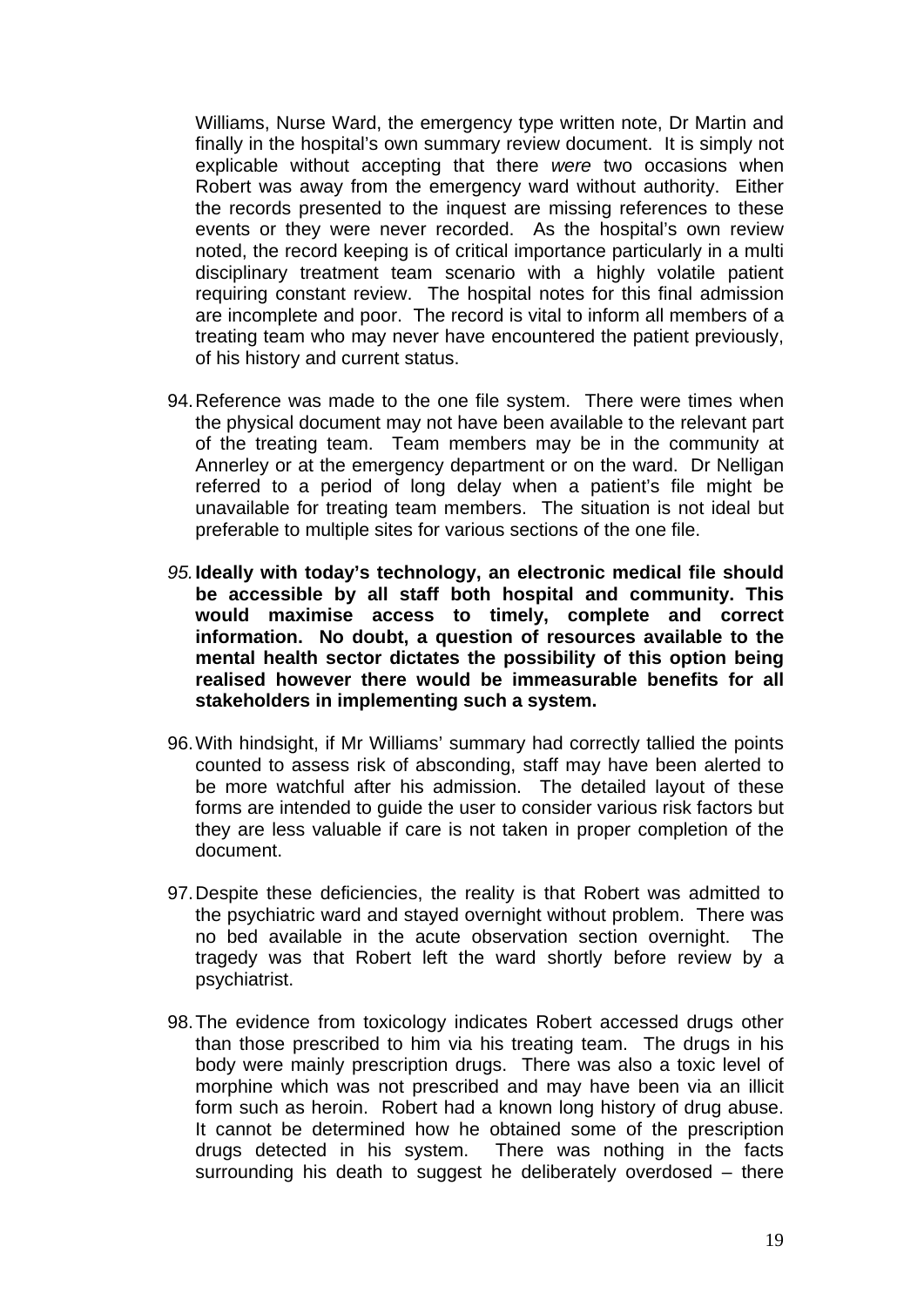was no note. It was equally consistent with his past history of drug usage that he accidentally overdosed. Mr Hancock told police he thought Robert was simply intoxicated when he came home that night prior to his death. Autopsy revealed there was no alcohol present and the impression that Mr Hancock formed must therefore have been due to the effects of drugs not alcohol. Robert was a long term substance abuser but this does not make him immune to the risk of accidental overdose.

- 99. The other issue of some concern was the minimal documentation for prescribing and in some cases physically supplying prescription mediation to patients. I have no doubts whatsoever that only appropriate prescription and supply of medication was made in Robert's case by the treating team. While medication was only given for short periods, the prescription and dispensation of drugs (including supply of sample medication) must still be properly documented. The evidence was that samples were sometimes provided as a practical means of medicating a patient who did not have the financial means to buy medicine. However, where there is a history of drug abuse, it is vital that all medication is properly documented in the record so that the information can be accessed by all members of the treating team and avoid the possibility of inappropriate stock piling of drugs or other possible problems.
- 100. The other comment I make relates to the information gathered by police when they first attended and discovered Robert to be deceased. It can be inferred that the police had access to enough information about Robert to have suspected that this was a drug related death. The scene itself suggested this possibility. I would have expected that attending police would record information and direct photographs be taken detailing all medication or other drug paraphernalia located at the scene.
- 101. In this case there was minimal investigation conducted at the scene where Robert was found, especially considering the amount of relevant evidence present. For example, while it was a noted that a packet of Zyprexa Olanzapine medication was found on the fridge it was not recorded by the police who the medication was prescribed to, how many tablets remained and in what quantity the medication was packaged. There was reference to other medication in the house but again, no detail. That sort of relevant information needs to be noted at the first occasion, before it is lost or removed or otherwise changed. It should not require a coroner's direction to commence appropriate investigation.
- 102. Copies of findings will be forwarded to Queensland Health and the Queensland Police Service, including the relevant minsters and Directors General as well as the Attorney General.